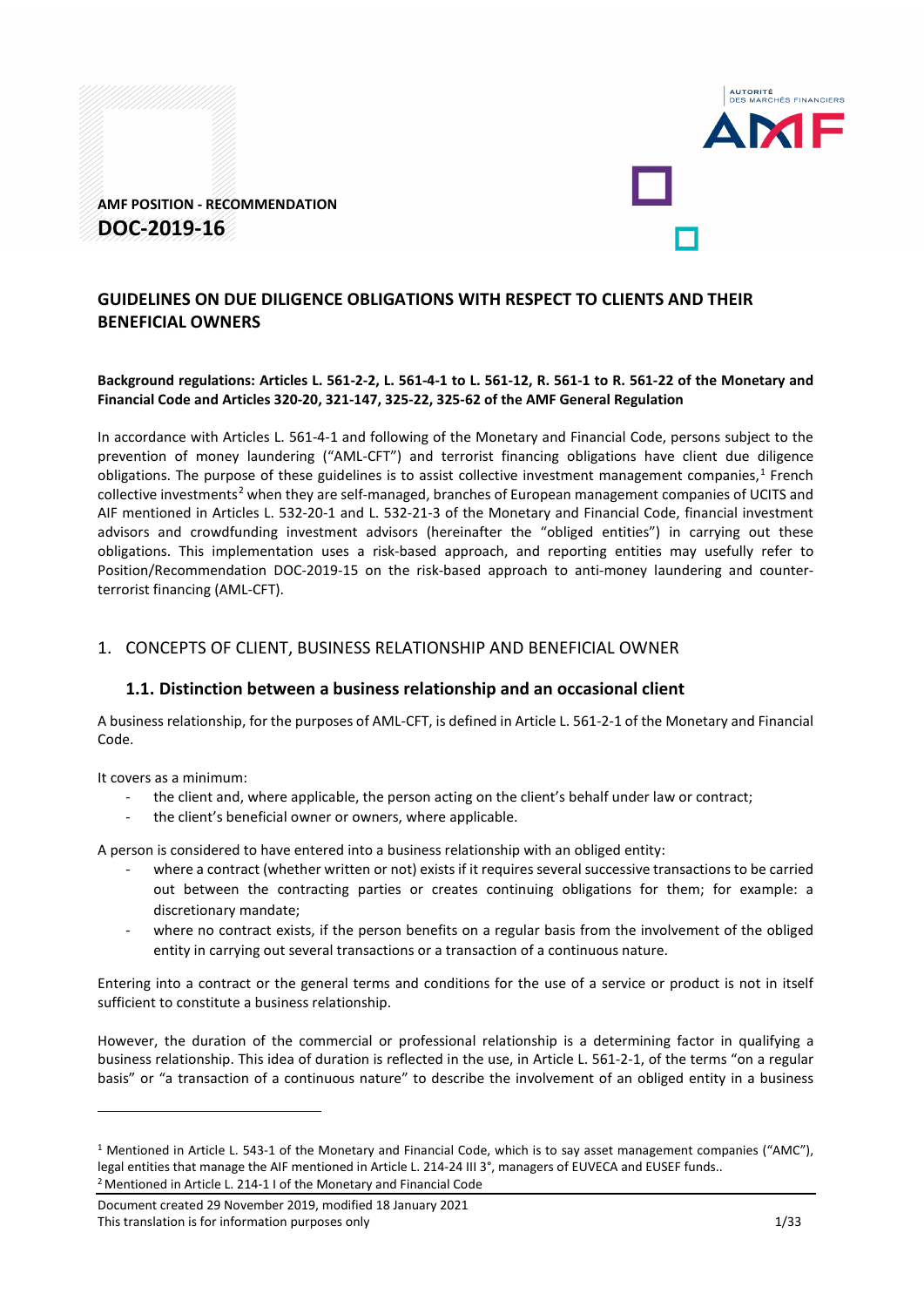

relationship. The concept of a business relationship is therefore the same as that of a regular client. As long as the commercial or professional relationship is of a certain duration, the frequency with which the client contacts the obliged entity has no bearing on the characterisation of the business relationship.

Conversely, when the transactions carried out are by nature one-off, their frequency is a determining factor in qualifying a business relationship.

The obliged entity must distinguish between occasional customers and business relationships in its risk classification.

An occasional customer, as referred to in Article L. 561-5 II of the Monetary and Financial Code and defined in Article R. 561-10 I of the same Code, is a "passing" client who contacts the obliged entity for the purpose of preparing or carrying out a one-off transaction or being assisted in preparing or carrying out such a transaction, whether carried out in a single transaction or in several transactions that appear to be interrelated. The obliged entity is required to carry out the same due diligence with regard to an occasional client in accordance with Article L. 561-5 II and Article R. 561-10 II of the Monetary and Financial Code, in particular in the following cases:

- Where there is a suspicion that the transaction may involve money laundering or terrorist financing, including transactions that generate a suspicious transaction report;
- Or where the amount of the transaction or related transactions exceeds  $£15,000;$
- Or where the amount of the transaction or related transactions settled in cash exceeds €10,000;

# **1.2. Clients of investment management companies as defined in the Risk Factor Guidelines**

As stated in AMF Position 2019-14, the AMF complies with the European Supervisory Authorities' Joint Guidelines on Risk Factors (JC 2017 37).

In accordance with sections 218 and 219 (reproduced below) of Chapter 9 of these Guidelines, which relate to investment fund providers, the client ("customer") of a portfolio asset management company is defined based on the method used to purchase units or shares in the collective investment managed by the portfolio asset management company:

*"The measures funds or fund managers should take to comply with their CDD obligations will depend on how the customer or the investor (where the investor is not the customer) comes to the fund. The fund or fund manager should also take risk-sensitive measures to identify and verify the identity of the natural persons, if any, who ultimately own or control the customer (or on whose behalf the transaction is being conducted), for example by asking the prospective investor to declare, when they first apply to join the fund, whether they are investing on their own behalf or whether they are an intermediary investing on someone else's behalf.* 

## *219. The customer is:*

*a) a natural or legal person who directly purchases units of or shares in a fund on their own account, and not on behalf of other, underlying investors; or*

*b) a firm that, as part of its economic activity, directly purchases units of or shares in its own name and exercises control over the investment for the ultimate benefit of one or more third parties who do not control the investment or investment decisions; or* 

*c) a firm, for example a financial intermediary, that acts in its own name and is the registered owner of the shares or units but acts on the account of, and pursuant to specific instructions from, one or more third*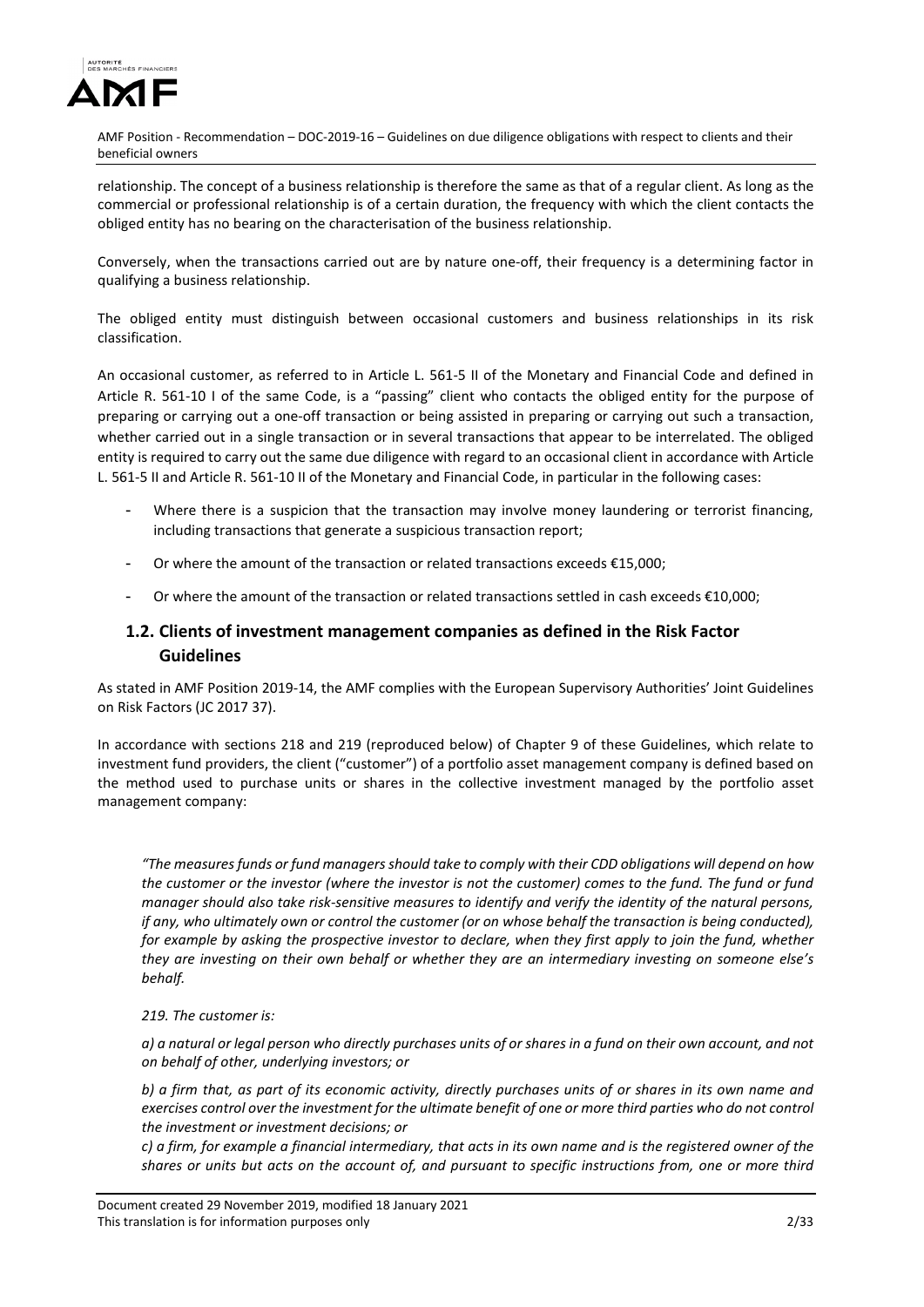

*parties (e.g. because the financial intermediary is a nominee, broker, multi-client pooled account/omnibus type account operator or operator of a similar passive-type arrangement); or* 

*d) a firm's customer, for example a financial intermediary's customer, where the firm is not the registered owner of the shares or units (e.g. because the investment fund uses a financial intermediary to distribute fund shares or units, and the investor purchases units or shares through the firm and the firm does not become the legal owner of the units or shares)." "* 

Where the portfolio asset management company does not market the units or shares of collective investments directly but uses one or more investment services providers, FIAs or foreign distributors, the AMF considers that the client is defined according to the status of the person entered in the register as managing the collective investment unit or share registry:

Where the name of the end investor appears in the register as the official owner of the securities, the client in respect of whom the portfolio asset management company should apply the due diligence measures is that end investor (the shareholder or unitholder of the collective investment), in accordance with d) of section 219 of the Guidelines;

Where the name of a financial intermediary (e.g. a custodian account-keeper or a Euroclear member) acting in its own name and on behalf of the end investor appears in the register, the client in respect of whom the portfolio asset management company should apply the due diligence measures is that financial intermediary, in accordance with c) of section 219 of the Guidelines.

The due diligence measures (including identification) for members of Euroclear may be based on the diligence conducted by obliged third parties themselves relating to members.

The definition of the portfolio asset management company's client, within the meaning of these Guidelines, i.e. "on the liabilities side" of the funds, has no bearing on the characterisation of a business relationship on the assets side. $3$ 

# **1.3. Customers of FIA and crowdfunding advisors**

The customers of an FIA are not only those customers to whom the FIA provides the services and activities mentioned in Article 541-1 I of the Monetary and Financial Code, but also those partners with whom the FIA establishes a business relationship, whether professional or commercial, provided that it is linked to the services and activities mentioned above, and that it lasts over time. These partners of the FIA also include the producers of the financial instruments that the FIA markets or the business finders with which the FIA might work.

The customers of a crowdfunding advisor are not only those customers to whom the advisor provides the services and activities mentioned in Article 547-1 of the Monetary and Financial Code, but also those partners with whom the crowdfunding advisor establishes a business relationship, whether professional or commercial, provided that it is linked to the investment advice service and that it lasts over time. In this respect, the partners are notably the issuers of equity securities, debt securities, shares (in cooperatives incorporated in the form of a public limited company), or minibons offered by the platform or the business finders with which the crowdfunding advisor might work.

# **1.4. Beneficial owner**

<u>.</u>

One of the objectives in preventing the use of financial systems for money laundering and terrorist financing is to prevent, through sufficient transparency, the use of "shield" structures by money launderers and terrorist financers. It is therefore essential that obliged entities determine the natural persons who are to be considered as beneficial owners, under the conditions prescribed by the regulations.

<span id="page-2-0"></span><sup>3</sup> AMF Position/Recommendation DOC-2019-15: Guidelines regarding the risk-based approach to anti-money laundering and counter-terrorist financing.

Document created 29 November 2019, modified 18 January 2021 This translation is for information purposes only 3/33 333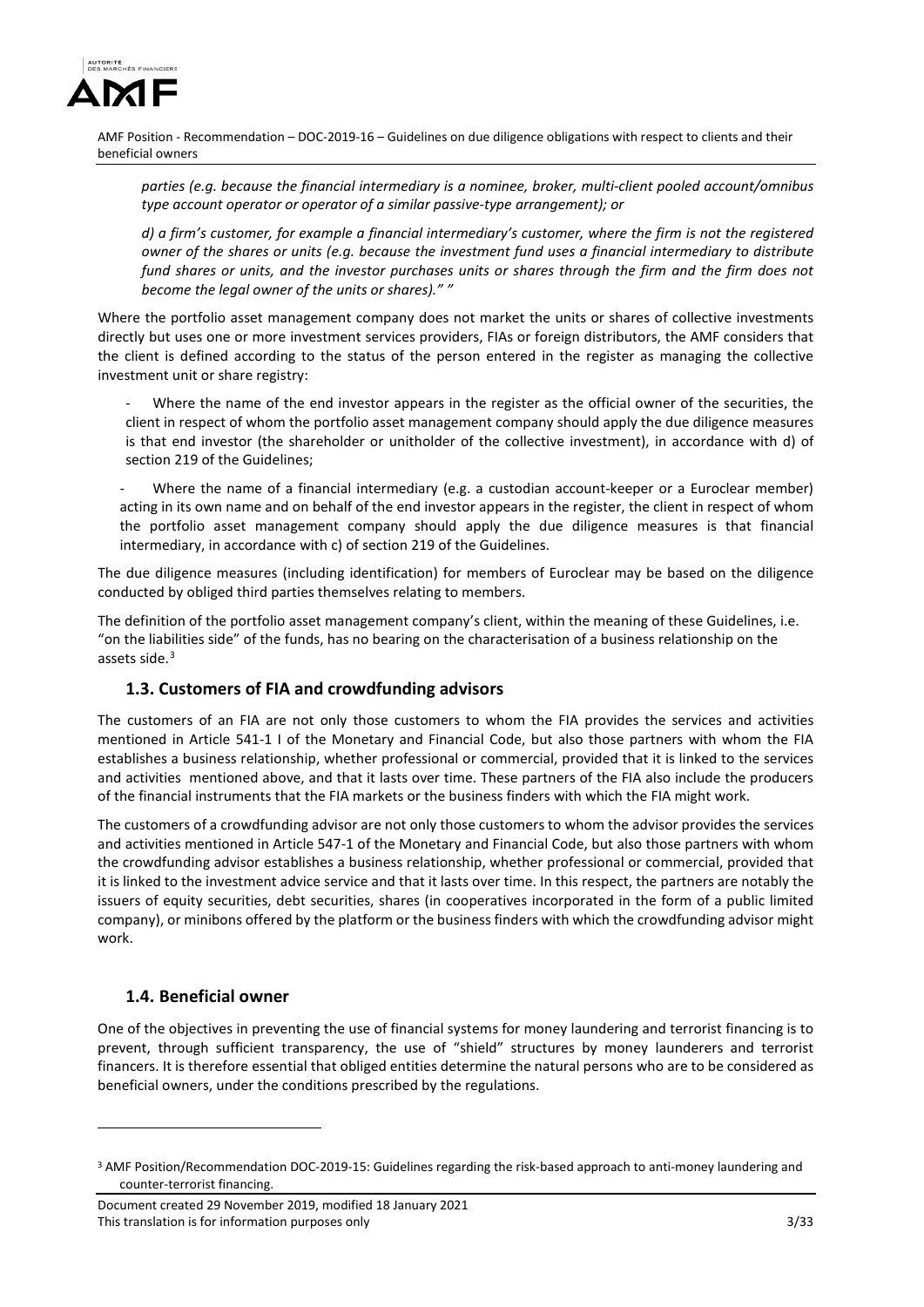

The French legislator has defined "beneficial owner" in Article L. 561-2-2 of the Monetary and Financial Code as the natural person or persons:

- $\triangleright$  either who ultimately controls, directly or indirectly, the client when the client is a legal entity or a legal structure such as a trust or a fiduciary arrangement;
- $\triangleright$  or for whom a transaction is executed or an activity is carried out.

The beneficial owner is therefore one or more natural persons.

7 Is it mandatory to have a beneficial owner separate from the client?

Where the client is a natural person acting on his/her own account, he/she is the final and real beneficiary of the transaction. In this case, there is no separate beneficial owner.

Identifying the beneficial owner (or owners) is required when the client is not the beneficiary of the transaction, either because a legal entity is acting as a shield or because a natural person is acting on behalf of another.

Where the client is a company (**1.3.1**), a collective investment (**1.3.2**) or operates within the framework of a trust or any other comparable legal structure governed by foreign law (**1.3.3**), the beneficial owners are the natural persons who meet the criteria set out in Articles R. 561-1 to R. 561-3-0 of the Monetary and Financial Code.

#### 1.4.1. The client is a company

If the client is a company, pursuant to the first paragraph of Article R. 561-1 of the Monetary and Financial Code, the obliged entity must consider as beneficial owner or owners:

- either the natural person or persons who directly or indirectly hold more than 25% of the capital or voting rights of the company. The calculation of this percentage takes into account the holding chain, where applicable.
- or the natural person or persons who exercise, by any other means, a power of control over the company within the meaning of Article L. 233-3 I 3° and 4° of the Commercial Code, i.e. where they effectively determine, through the voting rights they hold, the decisions made at this company's general meetings or where they are a partner or shareholder of this company and have the power to appoint or dismiss the majority of the members of this company's administrative, management or supervisory bodies.

**Concept of "beneficiary of last resort"**: Where no natural person has been identified according to the criteria set out in the first paragraph of Article R. 561-1 of the Monetary and Financial Code and the obliged entity has no suspicion of money laundering or terrorist financing against the client company, the second paragraph of Article R. 561-1 of the Monetary and Financial Code allows the obliged entity to determine a beneficial owner of last resort.

This beneficial owner of last resort is the legal representative of the company (e.g. the chief executive officer of public limited companies with a board of directors or the chairman of simplified joint-stock companies). If the legal representative is a legal entity, the beneficial owner is the natural person or persons who legally represent the legal entity.

**Example:** The diagram below illustrates the case of an obliged entity under the AMF's jurisdiction whose client is a public limited company whose capital is held by several natural person shareholders.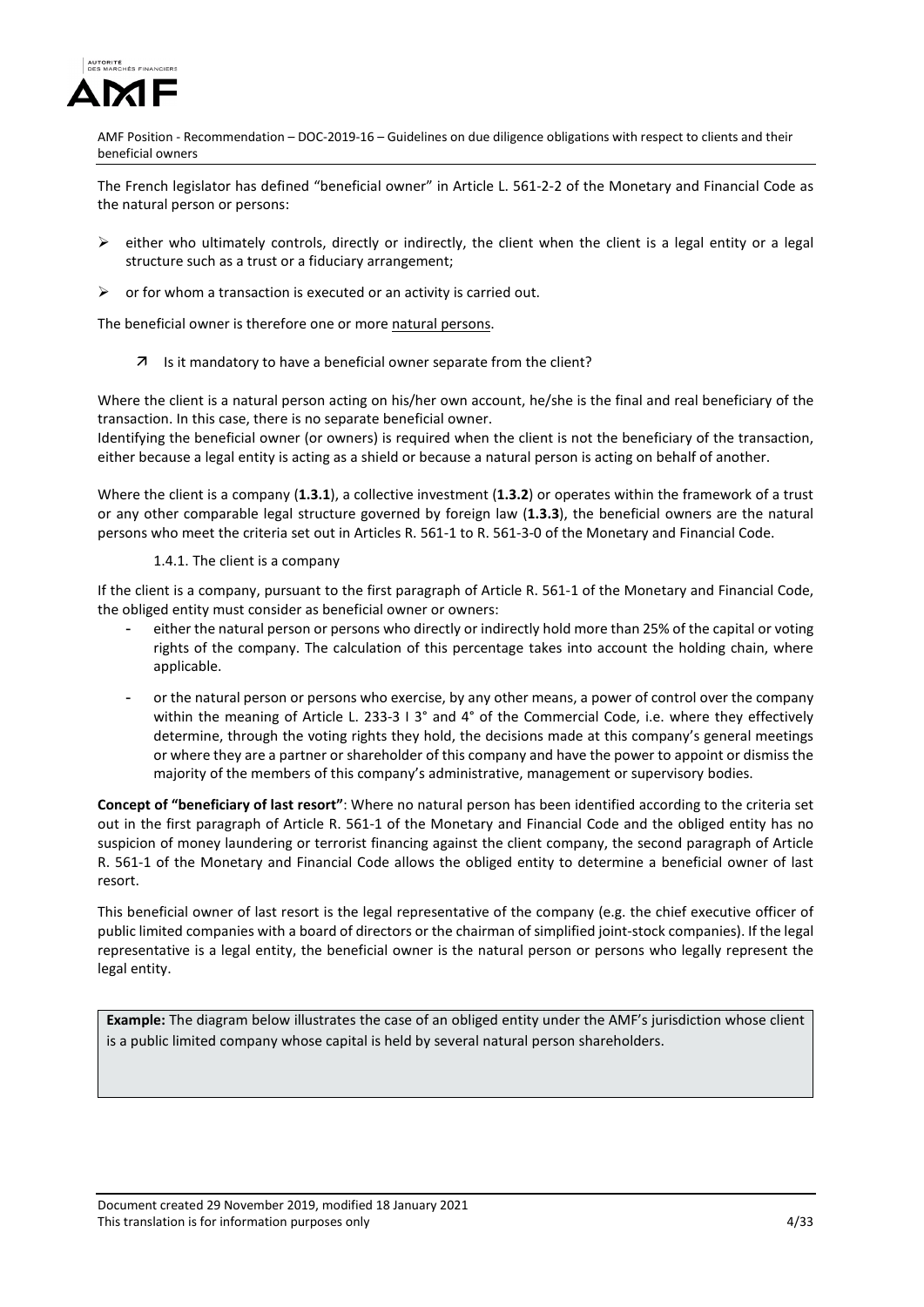



The "Other Shareholders 5" box represents a highly fragmented group of natural person shareholders (less than 5% of the capital held by each shareholder). The assumption is that each of the shares carries a single voting right.

In such a situation, the firm must identify any beneficial owner or owners meeting the criteria set out in Article R. 561-1 of the Monetary and Financial Code.

In this example:

<u>.</u>

There is no natural person who meets the definition of beneficial owner in respect of a natural person who holds, directly or indirectly, more than 25% of the capital or voting rights of the client company.

However, the obliged entity concerned must determine whether certain shareholders who do not hold more than 25% of the capital or voting rights of the client company "exercise, by any other means, a power of control over the company", either because they effectively determine, through the voting rights they hold, the decisions made at that company's general meetings, or because they have the power to appoint or dismiss the majority of the members of that company's administrative, management or supervisory bodies.

The obliged entity must therefore consider the significance of the (22%) stake held by shareholder 3 in relation to that of the other shareholders, if it exercises the power of control expressed in Article R. 561-1 of the Monetary and Financial Code.

Where no natural person has been identified according to the criteria set out in the first paragraph of Article R. 561-1 of the Monetary and Financial Code and the obliged entity has no suspicion of money laundering or terrorist financing against the client company, the beneficial owner of last resort is the legal representative of the company (e.g. the chief executive officer of public limited companies with a board of directors or the chairman of simplified joint-stock companies).

# 1.4.2. The client is a collective investment

The client may be a French collective investment<sup>[4](#page-4-0)</sup> or its equivalent in foreign law.

Collective investments governed by French law take two legal forms:

- **Collective investments that do not have legal personality,** such as UCITS and retail investment funds set up as unit trusts, private equity funds, securitisation mutual funds, real estate investment funds, etc. Management of this type of collective investment and its representation with regard to third parties is carried out by an investment management company;
- **Collective investments with legal personality (legal form),** such as investment companies with variable capital, free partnership companies, real estate investment companies, investment companies with fixed capital, forestry investment companies, open-ended real estate investment companies, securitisation

<span id="page-4-0"></span><sup>4</sup> The list of collective investments governed by French law is specified in Article L. 214-1 of the Monetary and Financial Code.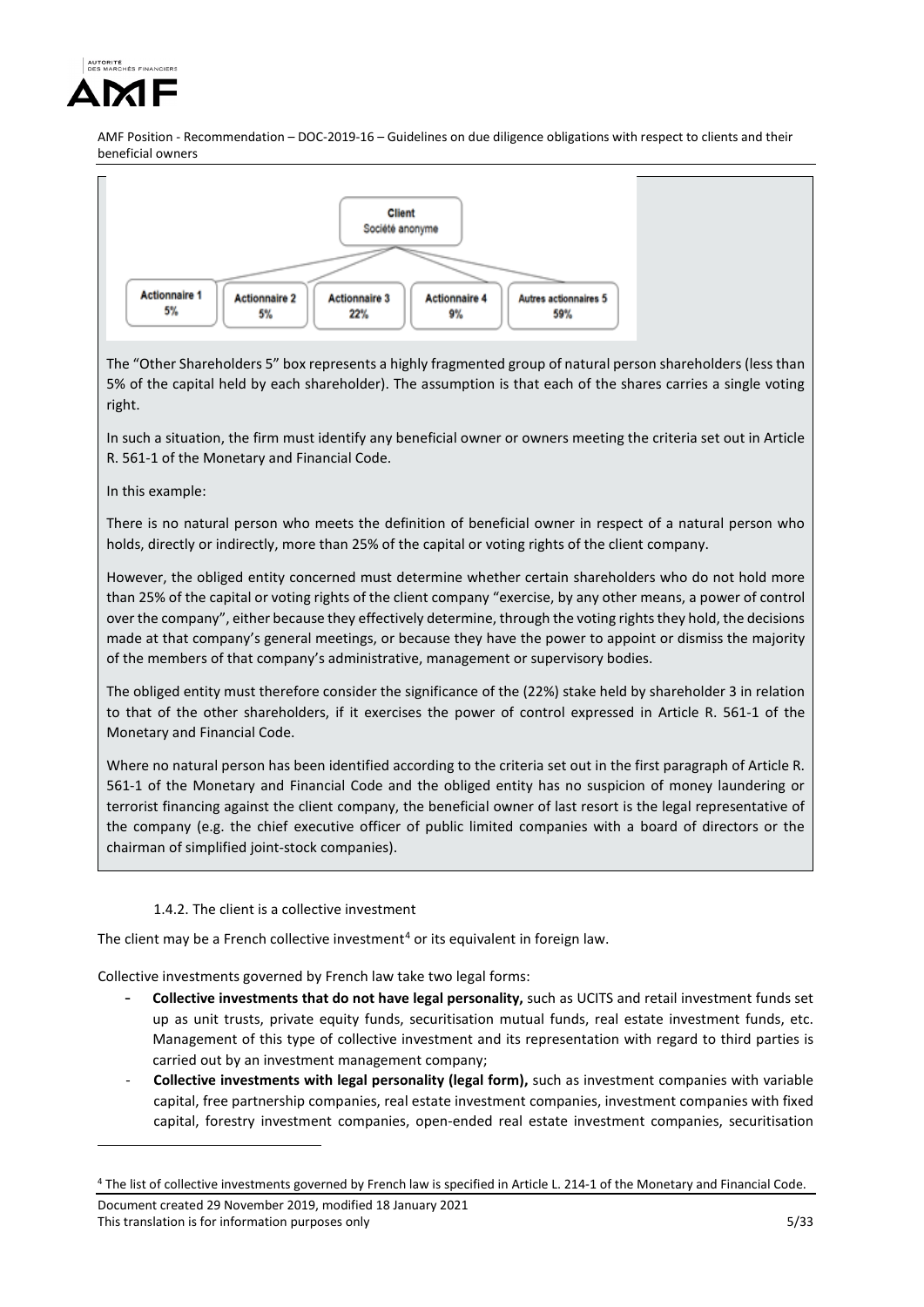

companies, etc. Management of this type of collective investment and its representation with regard to third parties is also<sup>[5](#page-5-0)</sup> carried out by an investment management company.

In accordance with Article R. 561-2 of the Monetary and Financial Code, the obliged entity must consider as the beneficial owner or owners<sup>[6](#page-5-1)</sup> the natural person or persons who:

- Either hold, directly or indirectly, over 25% of the units or shares or voting rights of the collective investment. The calculation of this percentage takes into account the holding chain (see paragraph 1.3.5);
- or exercise, by any other means, a power of control over the collective investment within the meaning of Article L. 233-3 I 3° and 4° of the Commercial Code (i.e. where they effectively determine, through the voting rights they hold, the decisions made at this collective investment's general meetings or where they are a partner or shareholder of this collective investment and have the power to appoint or dismiss the majority of the members of this collective investment's administrative, management or supervisory bodies) or, if the collective investment is not a company, over the management company that manages this collective investment.

Where no natural person has been identified according to the above criteria and the obliged entity has no suspicion of money laundering or terrorist financing against the collective investment, the beneficial owner is:

- where the collective investment is a company, the natural person or persons who are the legal representatives determined in accordance with the provisions of Article R. 561-1 (e.g. the chief executive officer of public limited companies with a board of directors or the chairman of simplified joint-stock companies) or, where the collective investment is managed by an investment management company, the natural person or persons who effectively manage that investment management company as defined in Article L. 532-9 II 4 of the Monetary and Financial Code; or
- where the collective investment is not a company, the natural person or persons who effectively manage that portfolio asset management company.[7](#page-5-2)

#### Example 1: Collective investment without legal personality

The diagram below illustrates the case of an obliged entity under the AMF's jurisdiction whose "client" is a UCITS incorporated as an authorised unit trust governed by French law, managed and represented with regard to third parties by a portfolio asset management company (a public limited company with simple voting shares).



In such a situation, the obliged entity must identify any beneficial owners who meet:

- either the definition of a natural person or persons holding, directly or indirectly, more than 25% of the units of said unit trust;
- or the definition of a natural person or persons who exercise, by any other means, a power of control, within the meaning of Article L. 233-3 I 3° and 4° of the Commercial Code, over the portfolio asset

<span id="page-5-2"></span>Document created 29 November 2019, modified 18 January 2021 This translation is for information purposes only **6/33** and the set of the set of the set of the set of the set of the set of the set of the set of the set of the set of the set of the set of the set of the set of the set

<u>.</u>

<span id="page-5-0"></span><sup>5</sup> Except in the case of self-managed open-ended investment companies (one case to date). In the other cases, blanket authorisation are delegated to an investment management company.

<span id="page-5-1"></span> $6$  In practice, the question of identifying the beneficial owner of the collective investment of an investment management company arises when this management company places an order on behalf of the CIU. <sup>7</sup> As defined in Article L. 532-9 II 4 of the Monetary and Financial Code.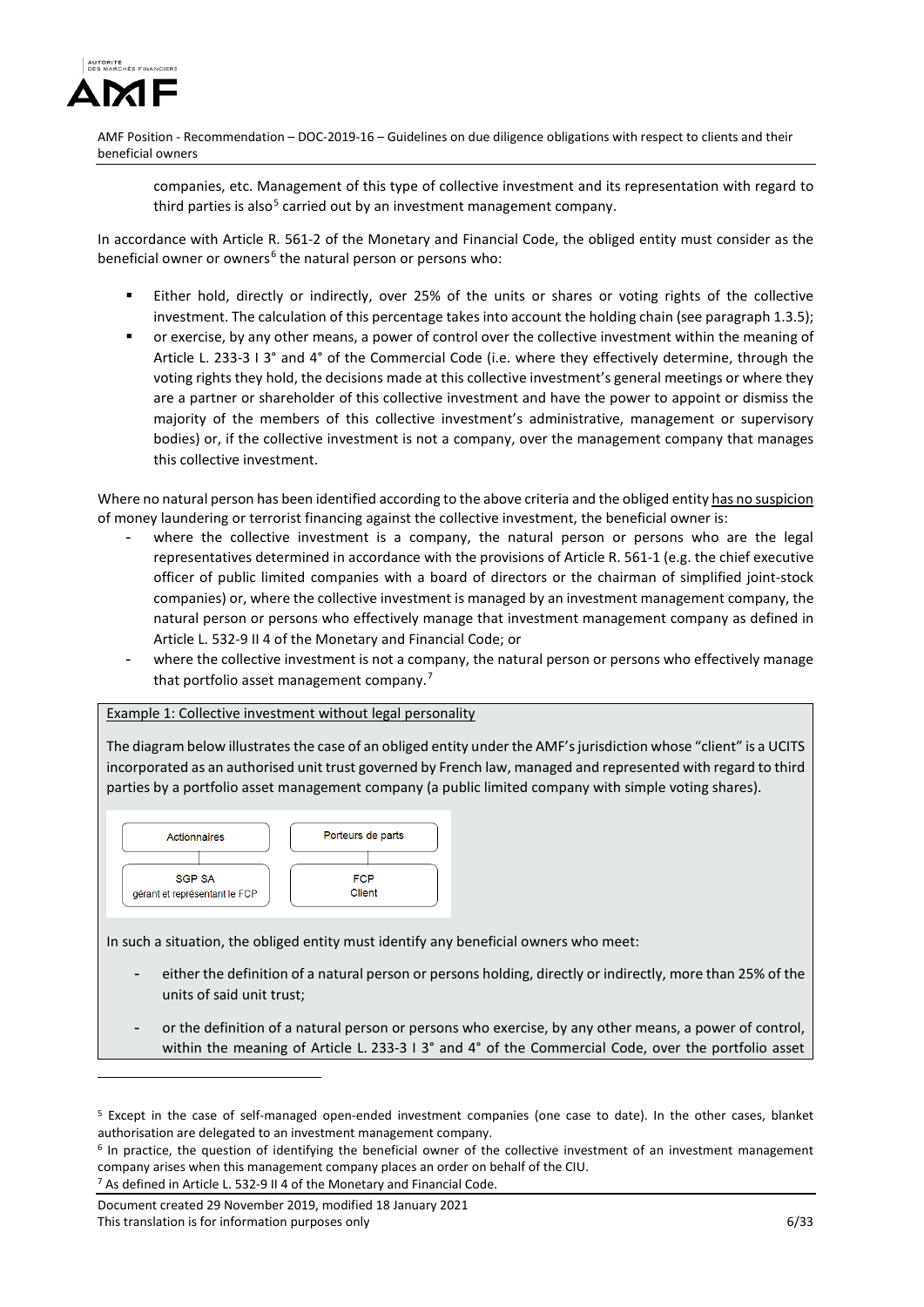

management company representing said unit trust. In this case, this refers to the natural persons who, by virtue of the voting rights they hold, effectively determine the decisions made at the portfolio management company's general meetings or who have the power to appoint or remove the majority of the members of the portfolio management company's administrative, management or supervisory bodies.

Where no natural person has been identified according to the two criteria set out above and the obliged entity has no suspicion of money laundering or terrorist financing against the unit trust, the beneficial owner is that natural person or persons who effectively manage(s) the portfolio management company.

## Example 2: Collective investment with legal personality

The diagram below illustrates the case of an obliged entity under the AMF's jurisdiction whose "client" is a UCITS incorporated as an authorised SICAV (open-ended investment company) governed by French law, managed and represented with regard to third parties by a portfolio asset management company (a public limited company with simple voting shares).



In this example, the obliged entity must identify any beneficial owners who meet either the definition of a natural person or persons holding, directly or indirectly, more than 25% of the shares or voting rights of the SICAV,[8](#page-6-0) or the definition of a natural person or persons who exercise, by any other means, a power of control over the SICAV because they effectively determine, through the voting rights they hold, the decisions made at the SICAV's general meetings, or because they have the power to appoint or dismiss the majority of the members of the SICAV's administrative, management or supervisory bodies.

Where no natural person has been identified during these investigations and the obliged entity has no suspicion of money laundering or terrorist financing against the SICAV, the second paragraph of Article R. 561-2 of the Monetary and Financial Code allows the obliged entity to determine a beneficial owner of last resort. This beneficial owner of last resort is the natural person or persons who are the legal representatives of the SICAV (e.g. the chief executive officer if the SICAV is a public limited company or the chairman if the SICAV is a simplified joint-stock company) or, where the SICAV is managed by an investment management company, the natural person or persons who effectively manage that investment management company as defined in Article L. 532- 9 II 4 of the Monetary and Financial Code. If the legal representatives are legal entities, the beneficial owner is the natural person or persons who legally represent those legal entities.

Finally, it should be pointed out that, depending on the services provided and the transactions carried out, where a person mentioned in Article L. 561-2 6° of the Monetary and Financial Code does not have the collective investment as a client but has the collective investment management company as a client (this is the case in particular where this person provides the collective investment management company with the service of reception-transmission of orders on behalf of third parties or the service of order execution as part of the financial management of collective investments by the collective investment management company), then it is on the basis

<u>.</u>

<span id="page-6-0"></span><sup>8</sup> While ensuring that there is no control as referred to in Article R. 561-2, for example as a result of an "agreement" between certain shareholders of the SICAV.

Document created 29 November 2019, modified 18 January 2021 This translation is for information purposes only 7/33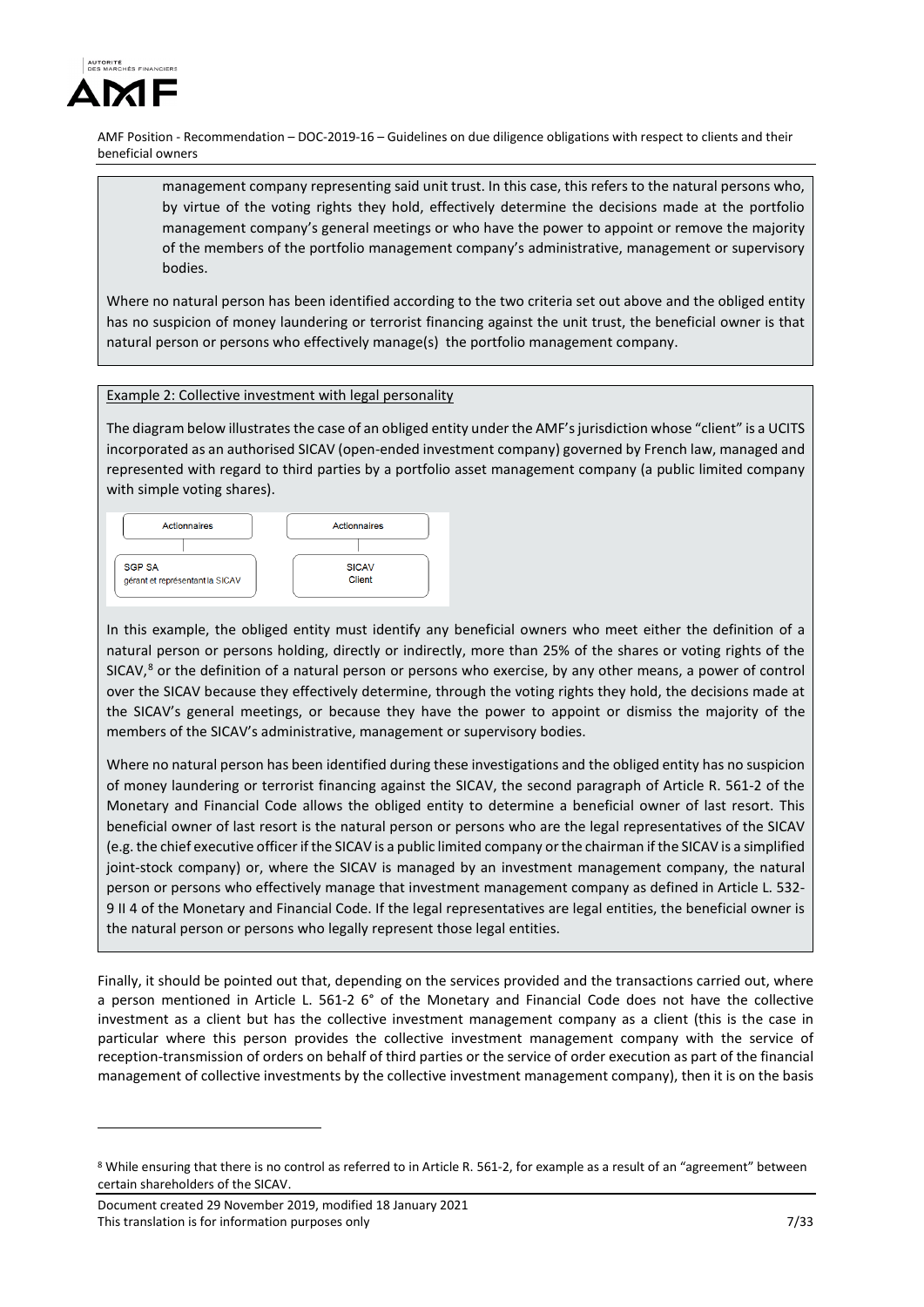

of the risk posed by the collective investment management company that client due diligence obligations are implemented, in particular identifying the beneficial owner(s).

## 1.4.3. The client is a legal entity other than a company or a collective investment<sup>[9](#page-7-0)</sup>

In accordance with Article R. 561-3 of the Monetary and Financial Code, if the client is a legal entity that is neither a company nor a collective investment, the obliged entity must consider as beneficial owner(s) those natural person(s) satisfying one of the following conditions:

- They hold, directly or indirectly, more than 25% of the capital of the legal entity (Article R. 561-3 1° of the Monetary and Financial Code);
- They are entitled, by virtue of a legal act designating them for this purpose, to become holders, directly or indirectly, of more than 25% of the capital of the legal entity (Article R. 561-3 2° of the Monetary and Financial Code);
- They have the power to appoint or dismiss the majority of the members of the legal entity's administrative, management, executive or supervisory bodies (Article R. 561-3 3° of the Monetary and Financial Code);
- They exercise by other means a power of control over the legal entity's administrative, management, executive or supervisory bodies (Article R. 561-3 4° of the Monetary and Financial Code).

Where no natural person has been identified as the beneficial owner according to these criteria and the obliged entity has no suspicion of money laundering or terrorist financing against the client, Article R. 561-3 allows the obliged entity to determine a beneficial owner of last resort. This beneficial owner of last resort is the natural person or persons who legally represent the legal entity. Accordingly, where the client is an association, a corporate foundation, an endowment fund or an economic interest group, the beneficial owner is:

a) The legal representative(s) of the association;

b) The chairman, chief executive officer and, where applicable, the member(s) of the foundation's management board;

c) The chairman of the endowment fund;

d) The natural person(s) and, where applicable, the permanent representative of legal entities appointed as directors of the economic interest group.

Example: The client of the obliged entity under the AMF's jurisdiction is an association declared in accordance with the Law of 1 July 1901. $10$ 

Natural persons who are members of the association and who enjoy or could be required to enjoy, at any time during the life of the association, a right of repossession<sup>[11](#page-7-2)</sup> over their personal contributions,<sup>[12](#page-7-3)</sup> whether this right of repossession is enshrined in the articles of incorporation or results from a decision taken by the general meeting, must be considered as beneficial owners within the meaning of Article R.561-3 of the Monetary and Financial Code in respect of persons who are entitled, by virtue of a legal act designating them for this purpose, to become owners of more than 25% of the association's capital.

1.4.4. The client operates within the framework of a trust or any other comparable legal structure governed by foreign law

<u>.</u>

Document created 29 November 2019, modified 18 January 2021 This translation is for information purposes only **EXALL SERVICE SERVICE SERVICE SERVICE SERVICE SERVICE SERVICE S** 

<span id="page-7-0"></span><sup>9</sup> This category includes, in particular, associations, corporate foundations or economic interest groups.

<span id="page-7-1"></span><sup>&</sup>lt;sup>10</sup> The obliged entity must check this point.

<span id="page-7-2"></span> $11$  The right of repossession means the possibility for a member of an association to repossess or recover his/her contribution, whether physical or in cash.<br><sup>12</sup> When a person transfers ownership or enjoyment of property to an association, he/she makes a contribution.

<span id="page-7-3"></span>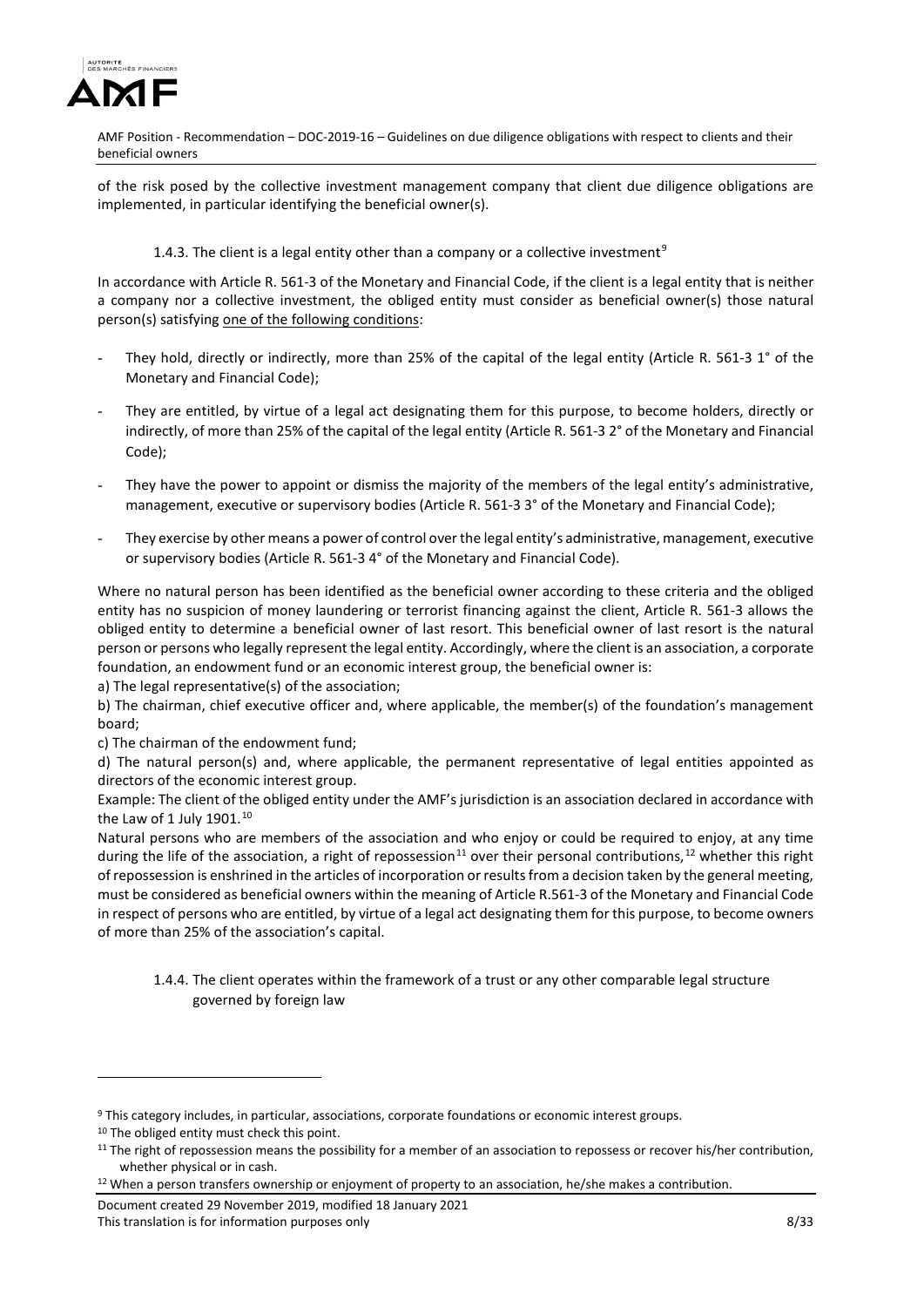

In accordance with Article R. 561-3-0 of the Monetary and Financial Code, if the client operates within the framework of a trust<sup>[13](#page-8-0)</sup> or any other comparable legal structure (special-purpose assets) governed by foreign law,<sup>[14](#page-8-1)</sup> the obliged entity under the AMF's jurisdiction must consider as a beneficial owner any natural person satisfying one of the following conditions:

- He/she has the capacity of settlor, trustee, beneficiary or third-party protector under the conditions provided for in Title XIV of Book III of the Civil Code, or settlor, administrator, beneficiary or protector in the case of trusts or any other comparable legal structure governed by foreign law;
- He/she holds, directly or indirectly, more than 25% of the property, rights or collateral included in a trust estate or in any other comparable legal structure governed by foreign law;
- He/she is entitled, by virtue of a legal act designating him/her for this purpose, to become a holder, directly or indirectly, of more than 25% of the property, rights or collateral included in the trust estate or in any other comparable legal structure governed by foreign law;
- He/she belongs to the category of persons in whose main interest the trust or other comparable legal structure governed by foreign law was established or operates, where the natural persons who are beneficiaries of the trust or other comparable legal structure have not yet been designated;
- He/she exercises by other means a power of control over the property, rights or collateral included in a trust estate or any other comparable legal structure governed by foreign law.
	- 1.4.5. In the event of a holding chain

The obliged entity may have a "holding chain" that needs to be traced back to the ultimate natural person(s) meeting the legal and regulatory criteria for a beneficial owner.

## Position

In the case of a holding chain, the obliged entity must identify those natural persons at each level of the chain and calculate for each of them the percentages of ownership of the client's capital or voting rights.

# Example 1:

-

The diagram below illustrates the case of an obliged entity under the AMF's jurisdiction whose client is a public limited company whose capital (1 share = 1 voting right) is held by a chain of shareholders (1 to 8), either natural persons (NP) or legal entities (LE), distributed over three levels:

<span id="page-8-0"></span><sup>&</sup>lt;sup>13</sup> Trusts were introduced into th[e Civil Code](http://fr.wikipedia.org/wiki/Code_civil_fran%C3%A7ais) (Article[s 2011](http://www.legifrance.gouv.fr/WAspad/UnArticleDeCode?code=CCIVILL0.rcv&art=2011) and following) by th[e Law of 19 February 2007.](http://www.legifrance.gouv.fr/WAspad/UnTexteDeJorf?numjo=JUSX0609640L) A trust is defined as "a transaction whereby one or more settlors transfer property, rights or collateral, or a set of property, rights or collateral, present or future, to one or more trustees who, holding them separate from their own assets, act for a specific purpose for the benefit of one or more beneficiaries".

<span id="page-8-1"></span><sup>14</sup> The category of special-purpose assets governed by foreign law includes, but is not limited to, the British *trust*, the German *Treuhand*, the Mexican *fideicomisos*, the Swiss *fiducie*, the Canadian *trust/fiducie*, the Liechtenstein *fondation*, the *wakf* in Islamic law.

Document created 29 November 2019, modified 18 January 2021 This translation is for information purposes only **1988** Section 2008 12:33 This translation is for information purposes only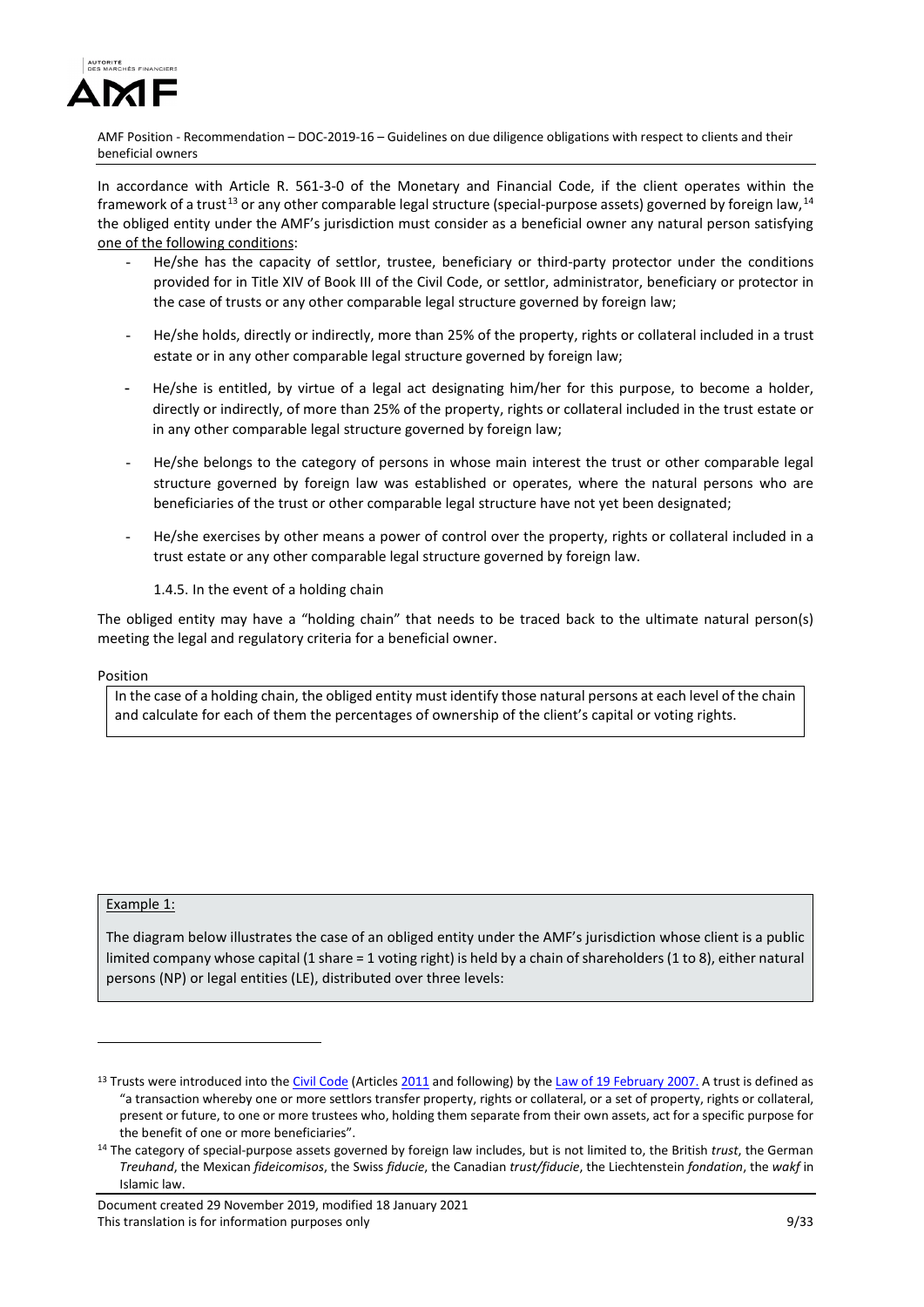



In such a situation, the obliged entity must consider the natural person shareholders at each level (shareholders 1, 3, 4, 5, 7 and 8 in this case) and assess whether or not they meet the criteria for beneficial owners referred to in Article R. 561-1 paragraph 1 of the Monetary and Financial Code.

Identification of shareholders meeting the criteria of holding more than 25% of the client's capital or voting rights:

- Level 1:
	- Shareholder 1 is not a beneficial owner (natural person directly holding 10% of the client's capital).
	- Shareholder 2 is not a beneficial owner (legal entity).
	- Shareholder 3 is a beneficial owner (natural person directly holding 30% of the client's capital).
- Level 2:
	- Shareholder 4 is not a beneficial owner (natural person indirectly holding 12% of the client's capital (via shareholder 2 = 60% x 20%)).
	- Shareholder 5 is a beneficial owner (natural person indirectly holding 30% of the client's capital (via shareholder 2 = 60% x 50%)).
	- Shareholder 6 is not a beneficial owner (legal entity indirectly holding 18% of the client's capital (via shareholder 2 = 60% x 30%)).
- Level 3:

<u>.</u>

- Shareholders 7 and 8 are not beneficial owners (natural persons indirectly holding 5.4% and 12.6% of the client's capital respectively).<sup>[15](#page-9-0)</sup>

Ultimately, in this example, two natural persons are beneficial owners (shareholders 3 and 5) as they hold, directly or indirectly, more than 25% of the company's capital.

<span id="page-9-0"></span><sup>15</sup> 5.4% via Shareholders 2 and 6 = (60% x 30% x 30%) and 12.6% via shareholders 2 and 6 = (60% x 30% x 70%).

Document created 29 November 2019, modified 18 January 2021 This translation is for information purposes only 10/33 and 10/33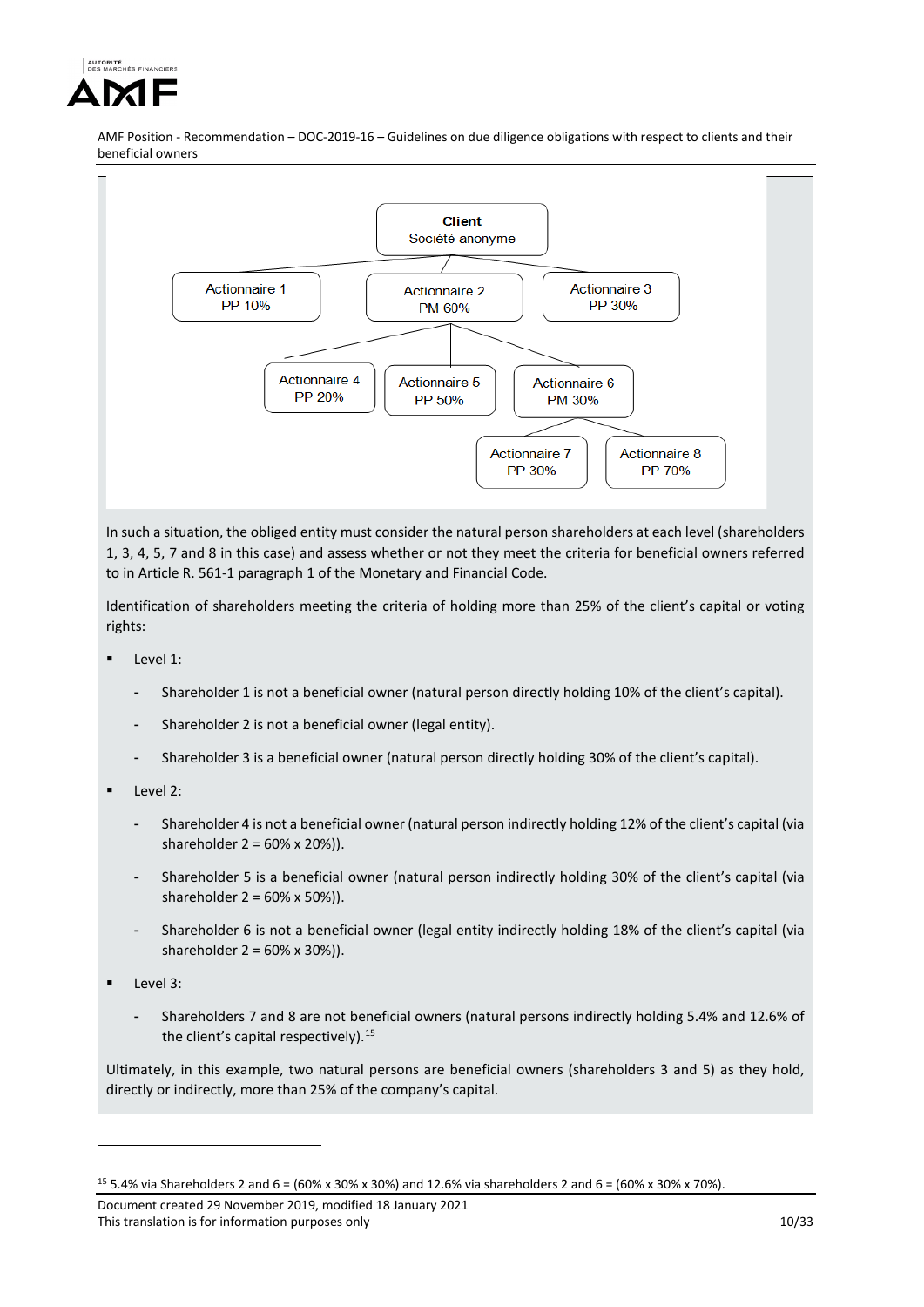

The other natural persons do not fall within the definition of beneficial owners unless they exercise control over the company by any other means within the meaning of Article L. 233-3 I 3° and 4° of the Commercial Code.

## Example 2:

The diagram below illustrates the case of an obliged entity under the AMF's jurisdiction whose client is a public limited company whose capital (1 share = 1 voting right) is held by a chain of shareholders (1 to 6) distributed over three levels (natural persons (NP) or legal entities (LE)). The boxes entitled "Other Shareholders" (2, 4 and 6) refer to very diffuse and unconnected groups of shareholders (holding less than 1% of capital per shareholder).



In such a situation, the obliged entity must consider the natural person shareholders at each level (shareholders 2, 4, 5 and 6 in this case) and assess whether or not they meet the criteria for beneficial owners referred to in Article R. 561-1 paragraph 1 of the Monetary and Financial Code.

In the above example, there is no natural person who meets the definition of beneficial owner given in Article R. 561-1 paragraph 1 of the Monetary and Financial Code, in respect of a direct or indirect holding of more than 25% of the client's capital. This is because shareholder 5 indirectly holds, through shareholders 1 and 3, only 13%[16](#page-10-0) of the capital of the client's public limited company and the "Other Shareholders" each hold less than 1%.

However, shareholder 5 could be considered to meet the definition of beneficial owner provided in Article R. 561-1 of the Monetary and Financial Code if, as a natural person, the shareholder exercises, by any other means, a power of control over the client within the meaning of Article L. 233-3 I 3° and 4° of the Commercial Code. If this were the case, the beneficial owner would be shareholder 5.

If shareholder 5 does not exercise a power of control over the client within the meaning of Article L. 233-3 I 3° and 4° of the Commercial Code, where the client is a public limited company, and in the absence of any suspicion of money laundering or terrorist financing on the part of the obliged entity, its legal representative is the beneficial owner of last resort within the meaning of Article R. 561-1 paragraph 2 of the Monetary and Financial Code.

<u>.</u>

<span id="page-10-0"></span><sup>16</sup> 51% x 51% x 51% = 13.2%.

Document created 29 November 2019, modified 18 January 2021 This translation is for information purposes only 11/33 and 11/33 and 11/33 and 11/33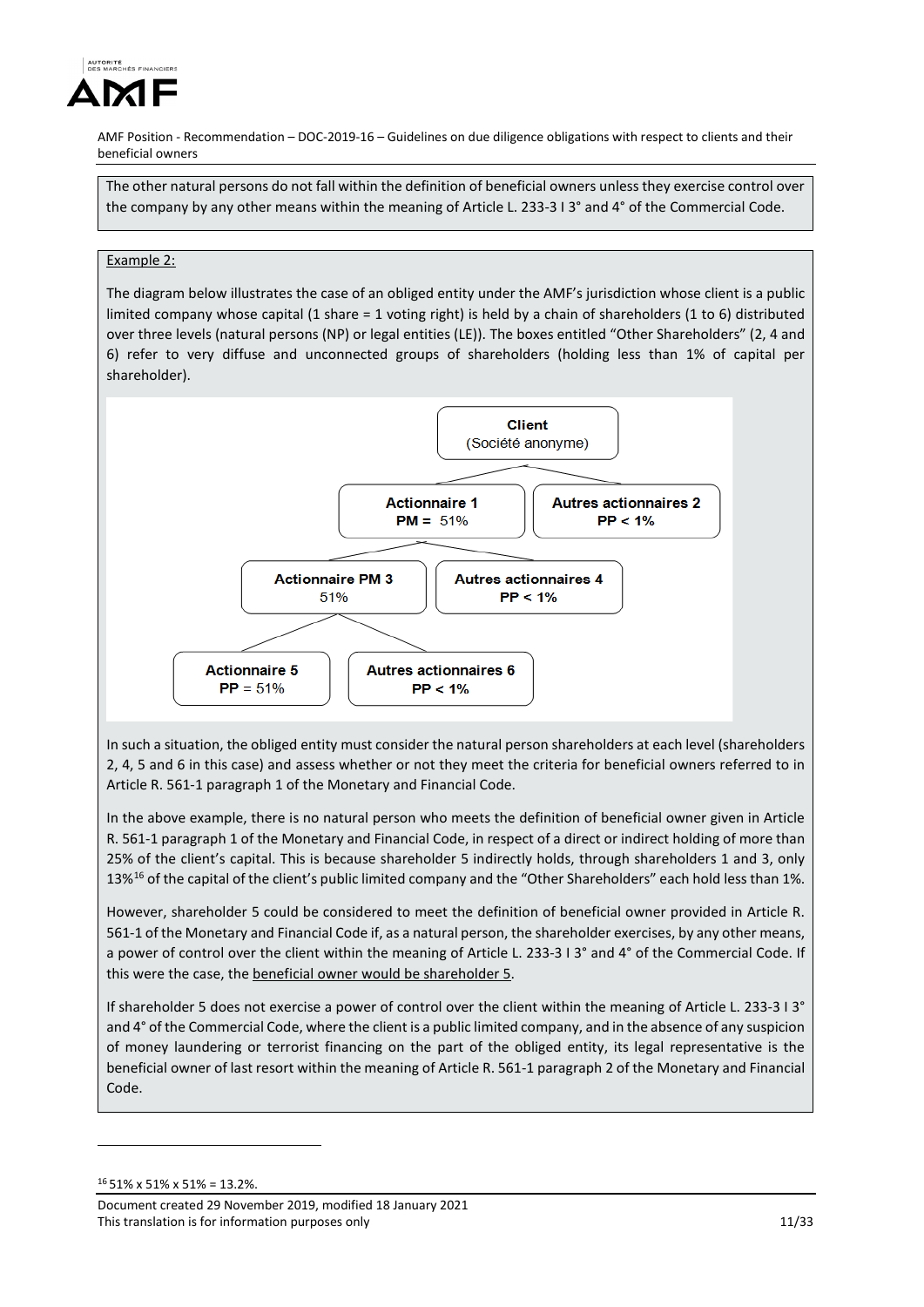

# Example 3:

The diagram below illustrates the case of an obliged entity under the AMF's jurisdiction whose client is a public limited company whose capital is held by a chain of shareholders (1 to 6), either natural persons (NP) or legal entities (LE), distributed over two levels as follows:

At the first level are two companies, one of which has its securities admitted for trading on a regulated market in France and whose free float capital represents 66% of the capital. This free float is distributed among a very large number of shareholders who each hold only a very small share of the capital.

At the second level, there are several shareholders as shown in the diagram below.

The assumption is that there is no person who exercises, by any other means, a power of control over the client company, within the meaning of Article L. 233-3 I 3° and 4° of the Commercial Code.



As the client is a company, the criteria to be considered are those specified in Article R. 561-1 of the Monetary and Financial Code.

Shareholders 3, 4, 5 and 6 are the natural persons for whom it must be established whether or not they are beneficial owners within the meaning of the aforementioned article.

Identification of shareholders meeting the criteria of holding more than 25% of the client's capital:

- $\Rightarrow$  Shareholder 3 (7 natural person directors) does not meet the definition of beneficial owner (indirect holding via shareholder 1 of an insignificant share of the client's capital).
- $\Rightarrow$  Shareholder 4 (floating shareholding) could meet the definition of a beneficial owner (indirect holding via shareholder 1 of 33% of the client's capital (50%  $\times$  66%)), but these are shareholders who individually hold only a very small share of the client's capital.
- $\Rightarrow$  Shareholder 5 is a beneficial owner:
- It indirectly holds 27.5% (50% x 55%) of the client's capital (via the unlisted company);
- It indirectly holds 17% (50% x 34%) of the client's capital (via the listed company).

However, the beneficial owner(s) of a listed company (shareholder 1) is (are) not subject to the identification obligation. Shareholder 5 must be identified because of its indirect holding of 27.5% (50% x 55%) of the client's capital via the unlisted company.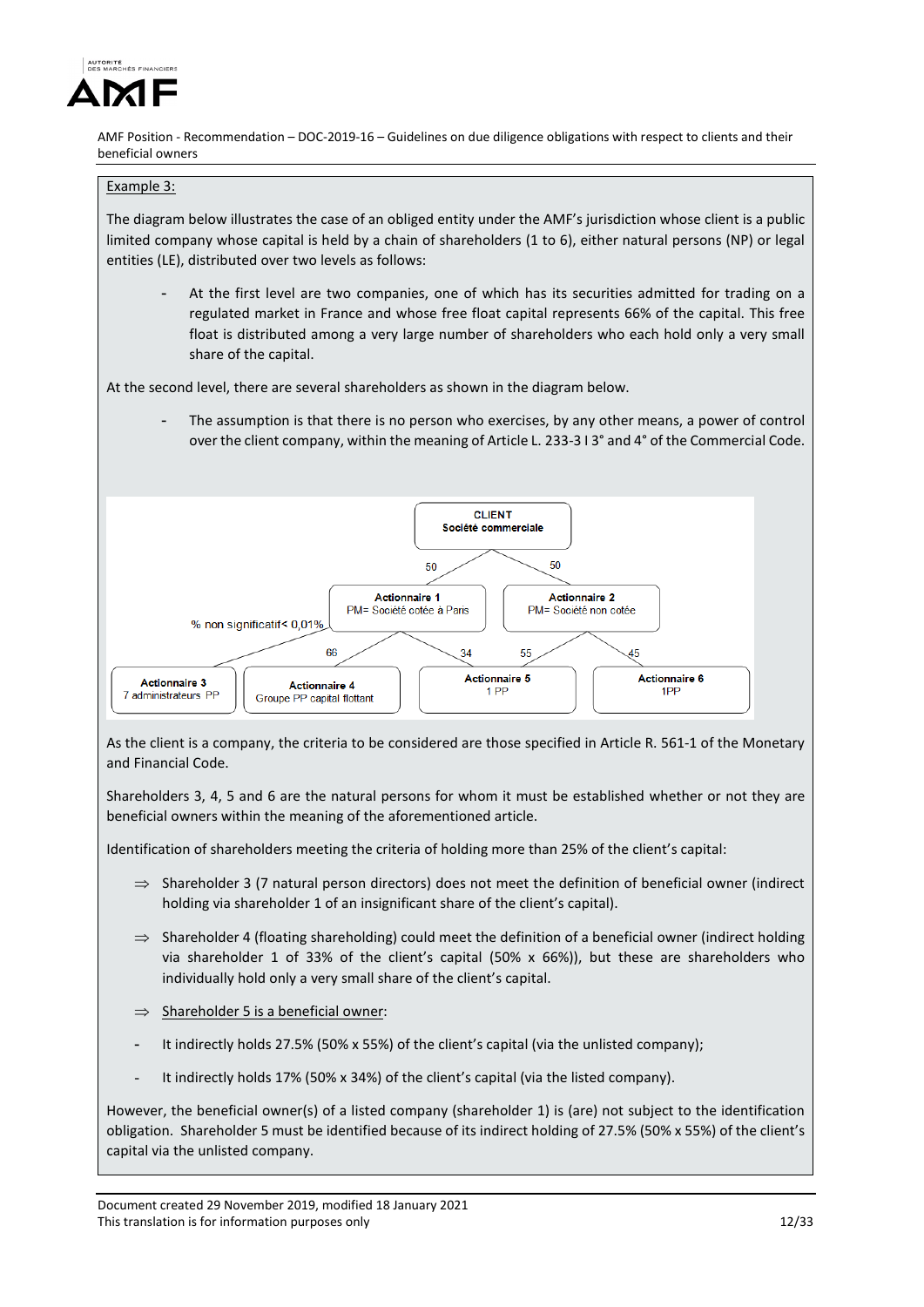

 $\Rightarrow$  Shareholder 6 indirectly holds (via shareholder 2) 22.5% of the client's capital (50% x 45%). Accordingly, shareholder 6 is not a beneficial owner (holding <25% of the client's capital).

Ultimately, in the event that no person exercises control within the meaning of Article R. 561-1 of the Monetary and Financial Code, only shareholder 5 should be subject to identification and identity verification measures.

# **What happens when identifying a beneficial owner is not possible?**

Articles R. 561-1 to R. 561-3 of the Monetary and Financial Code allow obliged entities that do not suspect money laundering or terrorist financing to identify a beneficial owner of last resort where the client is a company, a collective investment or a legal entity that is neither a company nor a collective investment (see above).

Identifying a beneficial owner of last resort is therefore neither stipulated where the client is a trust or any other comparable legal structure under foreign law (Article R. 561-3-0), nor permitted in the event of any suspicion of money laundering or terrorist financing.

In these two situations, where obliged entities are unable to identify the beneficial owner, **they do not enter into a business relationship**, in accordance with Article L. 561-8, and, if they suspect money laundering or terrorist financing, they report this suspicion to TRACFIN.

# 2. CLIENT DUE DILIGENCE OBLIGATIONS

Client due diligence obligations relate to:

- identifying and verifying the identity of the client (**2.1**) and, where applicable, the beneficial owner (**2.2**);
- information on the purpose and nature of the business relationship and any other relevant information (**2.3**).

These apply before entering into the business relationship (**2.4**).

Using the risk-based approach, obliged entities must implement simplified, complementary and/or enhanced due diligence (**2.5**).

# **2.1. Identifying and verifying the identity of the client**

## 2.1.1. Identification

<u>.</u>

Identification is carried out on a declarative basis and involves obtaining the identity details specified in Article R. 561-5 of the Monetary and Financial Code:

- For natural persons: first and last name and date and place of birth;
- For legal entities: legal form, business name, registration number, registered office address and the place of effective management of the activity if it is different from the registered office address.<sup>[17](#page-12-0)</sup>

Self-employed individuals are identified as natural persons.

In accordance with Article R. 561-5-4 of the Monetary and Financial Code, obliged entities identify, under the same conditions as the client, the persons acting on behalf of the client under law or contract (legal or statutory representative or person with delegated authority). For example, if the legal representative or agent is:

<span id="page-12-0"></span><sup>&</sup>lt;sup>17</sup> See Article R. 561-5 3° and 4° of the Monetary and Financial Code where the client is operating within the framework of a trust or where the client is a collective investment that is not a company.

Document created 29 November 2019, modified 18 January 2021 This translation is for information purposes only 13/33 and 13/33 and 13/33 and 13/33 and 13/33 and 13/33 and 13/33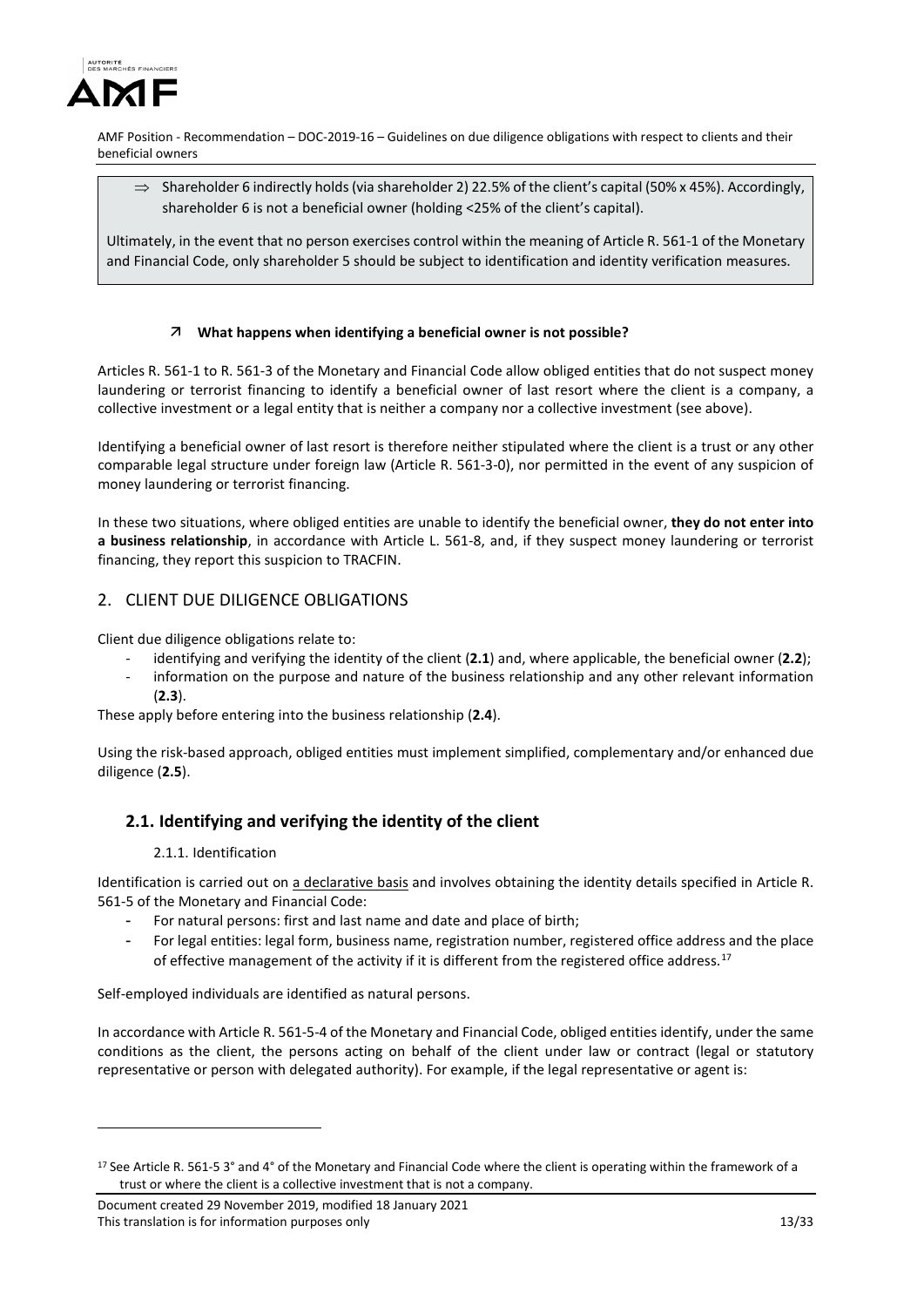

- a natural person, obliged entities record the natural person's first and last name and date and place of birth;
- a legal entity (e.g. investment management companies representing a collective investment that is not a company), obliged entities record the legal entity's legal form, business name, registration number, registered office address and the place of effective management of the activity if it is different from the registered office address.

In accordance with Article R. 561-5-4 of the Monetary and Financial Code, they also verify the powers of the person acting on behalf of the client. To this end, they must obtain a document justifying this person's capacity as representative. For example, this document may be:

- for the representative of a minor, the family record book or birth certificate;
- for the representative of a protected adult, the guardianship or wardship ruling;
- for the representative of a company or association, the articles of incorporation of the company or association or a delegation of authority in due and proper form. Providing a K-bis extract from the commercial register that is less than 3 months old may suffice when the company is established in France and the function of the legal entity's representative that appears on this document is sufficient to determine the powers attached to it;
- for the representative of a collective investment undertaking, the fund prospectus or equivalent documents identifying the investment management company;
- for a legal representative of a local authority, the appointment decree or the delegation of authority of persons.

# 2.1.2. Verification

<u>.</u>

Verifying the identity of a client and, where applicable, the client's representative is based, in accordance with Article L. 561-5 2° of the Monetary and Financial Code, on the "*presentation of any written document that provides proof of identity*".

Pursuant to Article R. 561-5-1 of the Monetary and Financial Code, the written document providing proof of identity may be in physical format (see 3° and 4° of the aforementioned article) or digital format (see 1° and 2° of the aforementioned article).

a) Verifying the identity of a client who is physically present at the moment when the business relationship is established

Verifying the identity of a client who is a natural person and is physically present at the moment when the business relationship is established, is based on the presentation of an original and valid official identity document bearing their photograph (such as a national identity card, passport, residence permit or the valid receipt of an application for a residence permit/residence card or an application for asylum). The obliged entity takes a copy and collects the following information from it: first and last names and date and place of birth of the person, as well as the type, date and place of issue of the document and the name and capacity of the authority or person who issued the document and, where applicable, authenticated it. .

From 1 January 2021, identification itself will in all cases involve taking a copy of the identity document presented.<sup>[18](#page-13-0)</sup> In the meantime, obliged entities that record the information listed in Article R. 561-5-1 point 3° of

<span id="page-13-1"></span><span id="page-13-0"></span><sup>18</sup> Article R. 561-5-1 3° as amended with effect from 1 January 2021 – Decree No. 2018-284 of 18 April 2018.<sup>19</sup> *"First and last name and date and place of birth of the person, as well as the type, date and place of issue of the document and the name and capacity of the authority or person who issued the document and, where applicable, authenticated it."*<sup>20</sup> Mentioned in Article L. 561- 45-1 of the Monetary and Financial Code

Document created 29 November 2019, modified 18 January 2021 This translation is for information purposes only 14/33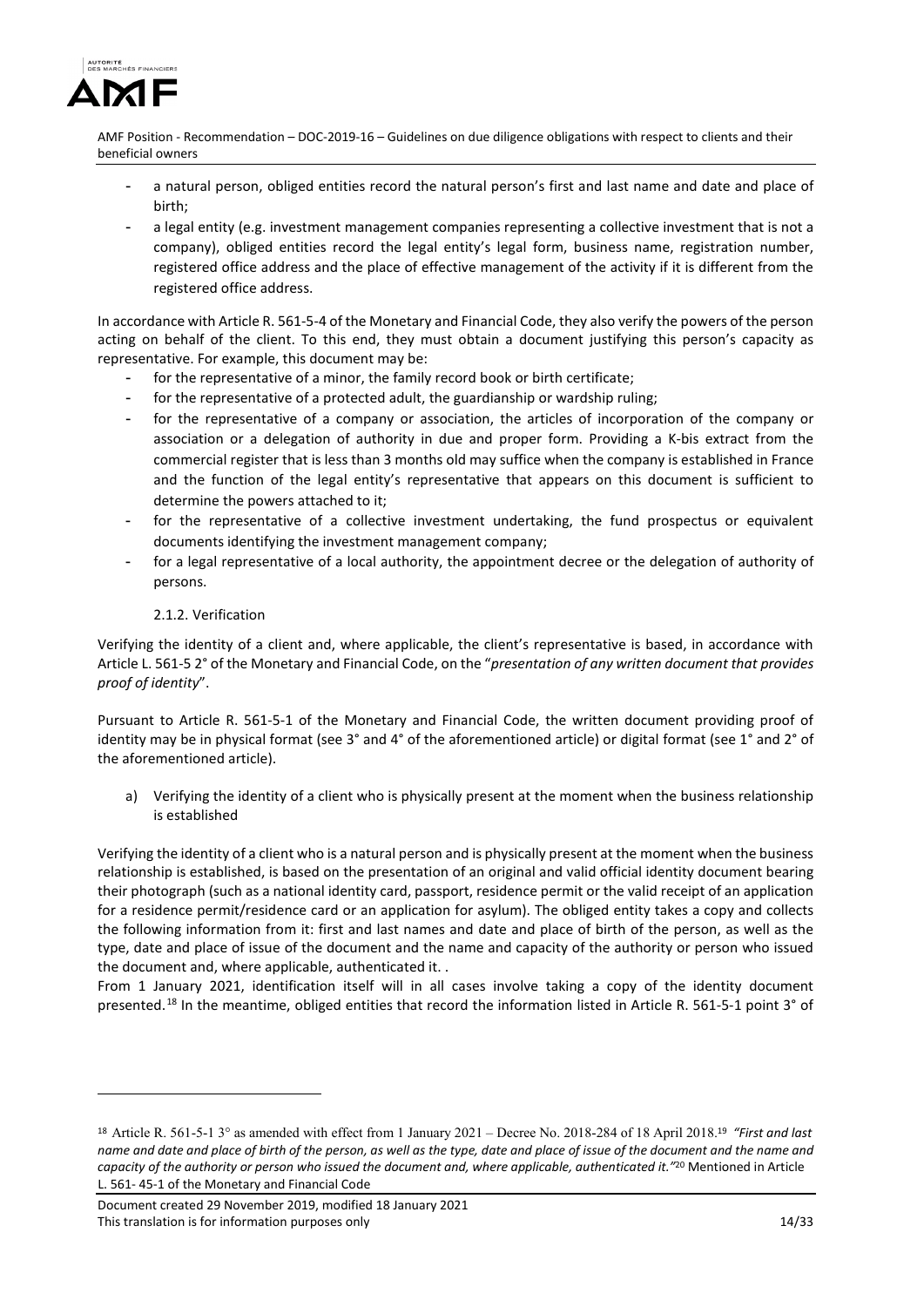

the Monetary and Financial Code<sup>[19](#page-13-1)</sup> must ensure that the identity document presented includes each of these items of information and ensure the quality and completeness of the data entered in their client base.

#### Position

**Obliged entities must define in their internal procedures all identity documents that meet the requirements of Article R. 561-5-1 of the Monetary and Financial Code, which are therefore admissible for the purpose of verifying the identity of the client.** 

The official nature of the identity document does not require it to be issued by the French authorities. It may be an identity document issued by a foreign authority, in which case it may be issued in the client's country of origin or in France by the consulate or embassy of that country of origin. However, identity documents written exclusively in a foreign language and/or in an alphabet other than the Latin alphabet do not provide a real guarantee unless they are translated into French. The identity document may be translated by a staff member, a sworn translator or any automated means, according to a risk-based approach.

Position

-

**Given the risk of counterfeit documents, obliged entities must be particularly vigilant in verifying the authenticity of the identity document presented. Where it is difficult in practice to ascertain this, in particular where the document has been issued by a foreign authority, obliged entities must collect additional documentary evidence to confirm the identity of such persons.**

Verifying the identity of a client that is a legal entity and whose duly empowered representative is physically present for the purposes of identification at the moment when the business relationship is established, is based on the presentation of the original or copy of any deed or extract from an official register dated less than three months ago or any extract from the Official Journal, establishing the name, legal form, registered office address and identity of the partners and company directors, and of the legal representatives or their equivalents in foreign law. For example, this document may be:

- For a company, a K-bis extract (from the trade and companies register) dated less than three months ago;
- For an association, an extract from the Official Journal recording its declaration at the prefecture;
- For an association or foundation recognised as a public interest organisation, a copy of the decree of the Council of State recognising the public interest organisation;
- For a corporate foundation or an endowment fund: an extract from the Official Journal recording its authorisation or its declaration at the prefecture;
- For a commercial company established outside France, the registration in a register or a certificate of legal validity of the company, accompanied, where applicable, by a translation or a certificate of incorporation supplemented by other documents providing all the information required under Article R. 561-5-1  $4^{\circ}$ . Where the company cannot be issued in its country with documents that are less than three months old, the obliged entity must check with the company that the documents provided are up to date. In this case, these documents must be certified by a legal representative of the company or any person authorised by said legal representative, who shall attest to this. Otherwise, the obliged entity must obtain the documents required to update the documents provided (minutes of the board of directors, etc.).

The identity of the legal entity may also be verified by obtaining a duly certified copy of the document directly from the registry of the commercial court or an equivalent foreign document.

**Verifying the identity of a trust client** is based on the presentation of the original or copy of the trust agreement or, in the case of trusts established by law, an extract from the Official Law Journal. If the client has its registered

<sup>19</sup> *"First and last name and date and place of birth of the person, as well as the type, date and place of issue of the document and the name and capacity of the authority or person who issued the document and, where applicable, authenticated it."*<sup>20</sup> Mentioned in Article L. 561- 45-1 of the Monetary and Financial Code

Document created 29 November 2019, modified 18 January 2021 This translation is for information purposes only 15/33 and 15/33 and 15/33 and 15/33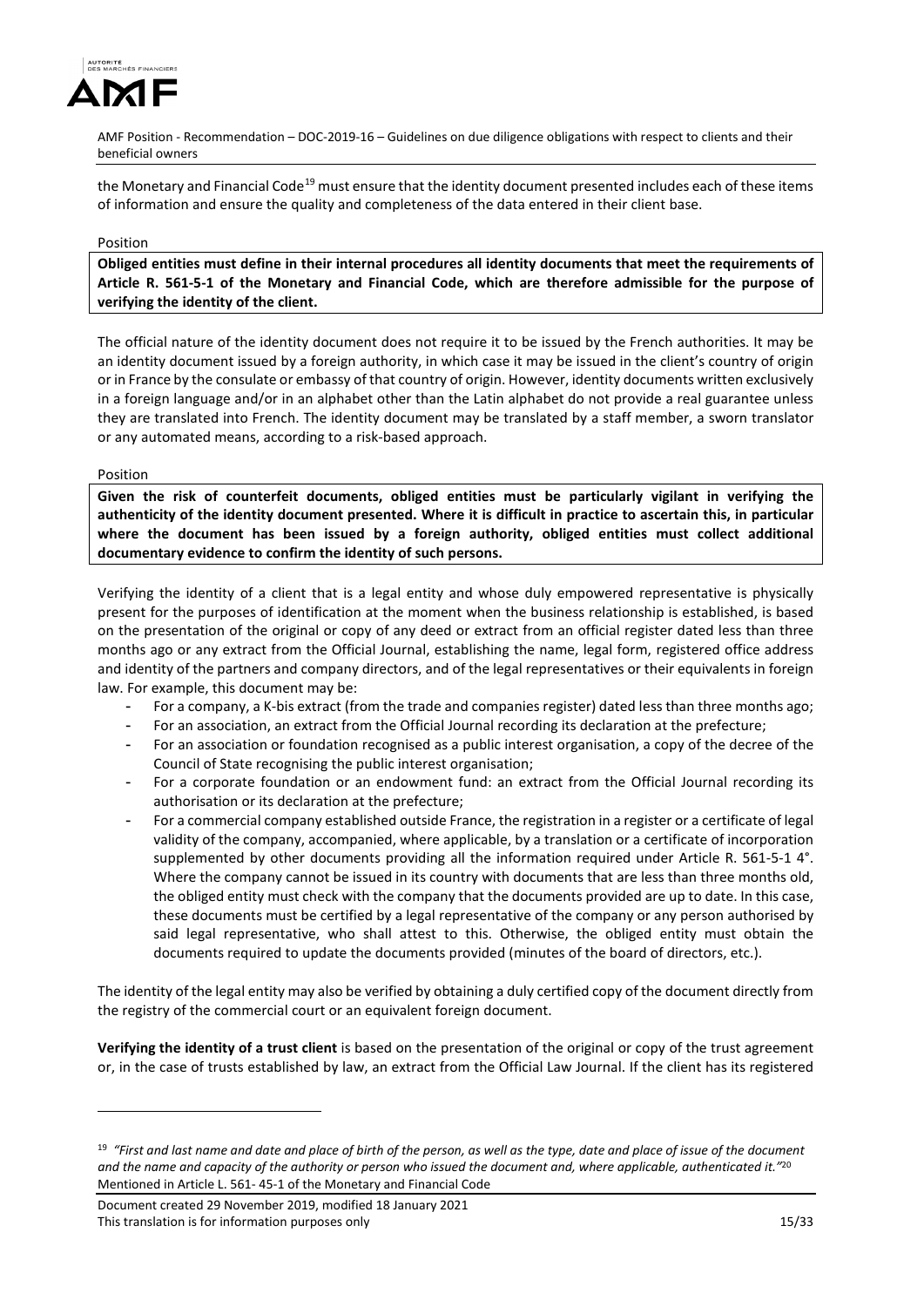

office outside France, verification of identity is based on the presentation of documents equivalent to those required by French regulations, such as the trust deed or the letter of wishes in the case of a trust.

b) Verifying the identity of a client when the business relationship is established remotely.

#### **Verification by the terms of Article R. 561-5-1 of the Monetary and Financial Code:**

Under the terms of Article R. 561-5-1 of the Monetary and Financial Code, obliged entities may verify the identity of a client by using an electronic means of identification:

- either issued under a French electronic identification scheme notified to the European Commission pursuant to European Regulation 910/2014 on electronic identification and trust services for electronic transactions in the internal market (known as the "eIDAS Regulation"), or under a scheme notified by another European Union Member State under the same conditions, and which offers at least a substantial level of guarantee within the meaning of the eIDAS Regulation;
- or presumed reliable within the meaning of Article L. 102 of the Post and Electronic Communications Code.

**On the use of an identification scheme pursuant to the "eIDAS" European Regulation offering at least a substantial level of guarantee**: it is the France Connect platform that puts obliged entities in contact with French or European identity providers who have developed electronic means of identification (with a high or substantial level of guarantee) that have been notified to the European Commission.

Obliged entities are therefore invited to contact the Interministerial Directorate for Digital Technology and the State Information and Communication System (DINSIC), which manages this platform. They will then be able to add the "France Connect" icon to their website and determine which identity providers they wish to use (depending on the level of guarantee – high or substantial – that the providers offer).

When the client is a legal entity, obliged entities may check their identity by obtaining a certified copy of any deed or extract from an official register dated less than three months ago or any extract from the Official Journal, establishing the name, legal form, registered office address and identity of the partners and company directors, and of the legal representatives or their equivalents in foreign law from the registry of the commercial court or an equivalent foreign document.

## **Verification by the terms of Article R. 561-5-2 of the Monetary and Financial Code:**

When the verification measures provided above cannot be implemented, the obliged entities verify the identity of their client by applying at least two measures from among those mentioned in Article R. 561-5-2 of the Monetary and Financial Code.

The measures mentioned in Article L. 561-5-2 of the Monetary and Financial Code are the following:

- $\triangleright$  Collect a copy of a valid official document comprising the photograph of the client (when the client is a natural person) or a copy of any deed or extract from an official register dated less than three months ago or any extract from the Official Journal (when the client is a legal entity);
- $\triangleright$  Implement measures for verifying and certifying the copy of an official document (for a natural person) or an extract from the official register (for a legal entity) by a third party independent of the person being identified.

Position

Document created 29 November 2019, modified 18 January 2021 This translation is for information purposes only 16/33 and 16/33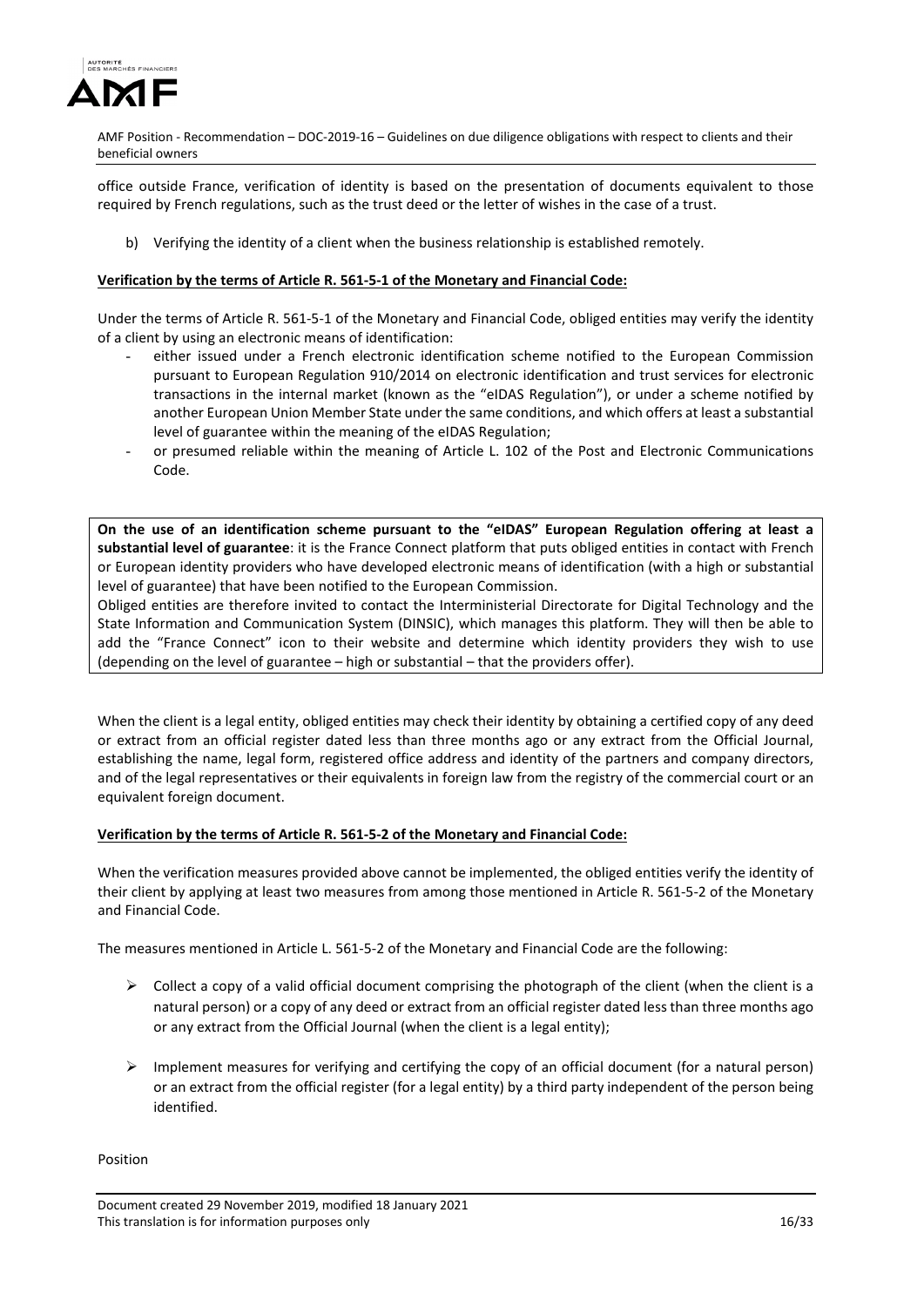

**The third party independent of the person being identified is either (i) a public authority or a ministerial public officer, such as a notary, embassy or consulate employee, and their foreign equivalents, or (ii) an independent third party offering technological solutions for the "verification/certification" of copies of identity documents based, for example, on biometric data, if these solutions are governed by legislation or by standards guaranteeing their reliability and security.** 

- $\triangleright$  Require that the first payment for the transactions be made from or to an account opened in the name of the client with an entity mentioned in Article L. 561-2 1° to 6° bis and which is established in a Member State of the European Union or in a State that is a party to the EEA, or in a third country that imposes equivalent anti-money laundering and counter-terrorist financing obligations;
- $\triangleright$  Obtain confirmation of the client's identity from a third party that is itself subject to AML-CFT requirements and is located in an EU/EEA country or a third country imposing equivalent obligations.

#### Position

**In this case, the obliged entity must contact the obliged third party directly, without going through its client's intermediary, and make sure that the confirmation covers all the client's identity details.** 

Article R. 561-5-2 of the Monetary and Financial Code makes provision for two other measures on the basis of EU Regulation n° 910/2014 of 23 July 2014 ("eIDAS Regulation"):

- $\triangleright$  Use a service certified as compliant by the French National Cybersecurity Agency or a certification body authorised by this agency, offering a substantial level of guarantee of the requirements on evidence and the verification of identity set out in the annexes to Implementing Regulation (EU) 2015/1502 of 8 September 2015;
- $\triangleright$  Obtain an advanced or qualified electronic signature or a valid advanced or qualified electronic stamp based on a qualified certificate or use a qualified electronic registered delivery service bearing the identity of the signatory or of the stamp creator and issued by a qualified trust service provider included in a national trusted list pursuant to Article 22 of the eIDAS Regulation.

**Regarding obtaining a valid electronic signature or stamp based on a qualified certificate issued by a Qualified Trust Service Provider (QTSP):** obliged entities may obtain this signature or stamp on any relevant document. The list of QTSPs that issue a valid electronic signature or electronic stamp based on a qualified certificate is available at the following address:

<https://webgate.ec.europa.eu/tl-browser/#/>

# **2.2. Identifying and verifying the identity of the beneficial owner**

Pursuant to Article R. 561-7 of the Monetary and Financial Code, the obliged entity must be able to prove to the AMF that the measures taken to identify the beneficial owner comply with Articles R. 561-1 to R. 561-3-0 of the Monetary and Financial Code.

Where, after completing its research, the obliged entity has identified the natural persons that meet the definition of beneficial owners, where applicable, by going through the entire "holding chain" and taking into account the cases mentioned in Articles R. 561-1 to R. 561-3-0 of the Monetary and Financial Code, it must implement its due diligence obligations with regard to the beneficial owners identified.

In this respect, before entering into a business relationship with the client, the obliged entity, after having identified the beneficial owner (**2.2.1**), must verify the identity details obtained for the beneficial owner on presentation of any written document that provides proof of identity (**2.2.2**).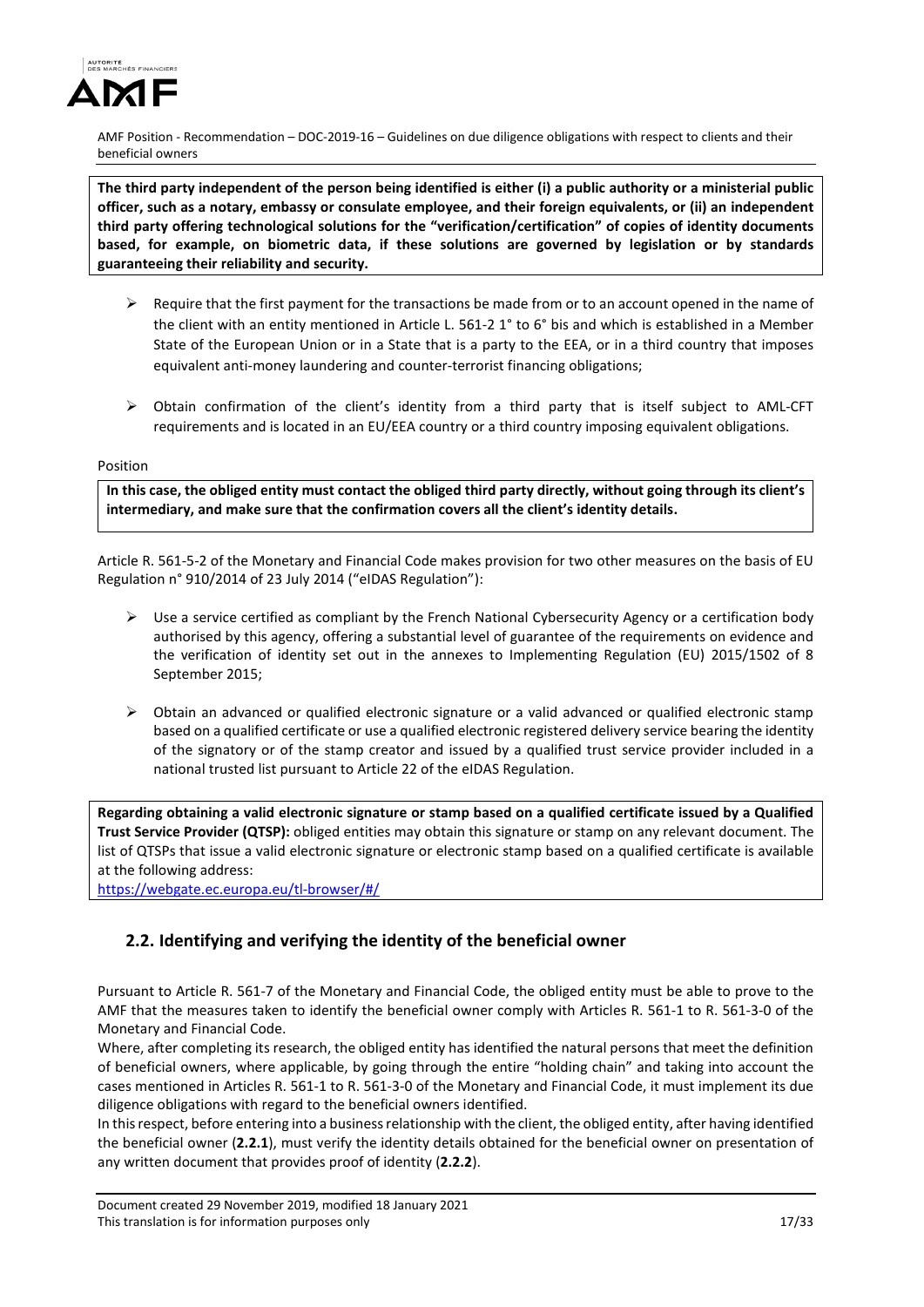

## 2.2.1. Identifying the beneficial owner

Identifying the beneficial owner is done according to the same procedures as those defined for the client (in Article R. 561-5 of the Monetary and Financial Code) and therefore entails recording the first and last names of the natural persons concerned along with their date and place of birth. These identity details may be gathered verbally, since reviewing and copying the supporting documents is part of the "verification" procedure.

Obliged entities do not have an obligation to identify the beneficial owner of the business relationship when the customer is a company whose securities are admitted for trading on a regulated market in France, in another Member State of the European Union or in another State that is a party to the EEA agreement; or a company which is subject to disclosure requirements consistent with Union law or subject to equivalent international standards which ensure adequate transparency of ownership information (the obliged entity is able to demonstrate this to the AMF).

These companies are subject to disclosure requirements that ensure transparency of ownership information.

Position:

<u>.</u>

**This exemption also applies where the client is more than 75% owned by a listed company. As the client is more than 75% owned by the listed company, determining the beneficial owner of the client would amount to identifying the beneficial owners of the listed company. However, the regulations provide for an exemption with regard to listed companies.** 

## 2.2.2. Verifying the identity of the beneficial owner

Verifying the identity details provided is carried out using **measures appropriate to the risk** of money laundering and terrorist financing posed by the business relationship, in accordance with Article R. 561-7 of the Monetary and Financial Code.

The obliged entities verify the identity of the beneficial owner of legal entities and entities**[20](#page-17-0)** listed in the French trade and companies register by consulting the register of beneficial owners.

Consultation of the register of beneficial owners remains optional when the obliged entity implements simplified due diligence measures pursuant to point 2° of Article L. 561-9 of the Monetary and Financial Code.

For the same purposes of verifying this identity, the obliged entities may take additional measures, where appropriate, basing themselves on a risk-based approach. Where the risk is high and/or in cases of doubt or suspicion, they may thus verify the identity of the beneficial owner by collecting information and documents. Examples of such information include the annual report, articles of incorporation, register of the client's shareholders, minutes of general meetings and organisation charts.

<span id="page-17-0"></span><sup>20</sup> Mentioned in Article L. 561- 45-1 of the Monetary and Financial Code

Document created 29 November 2019, modified 18 January 2021 This translation is for information purposes only 18/33 and 18/33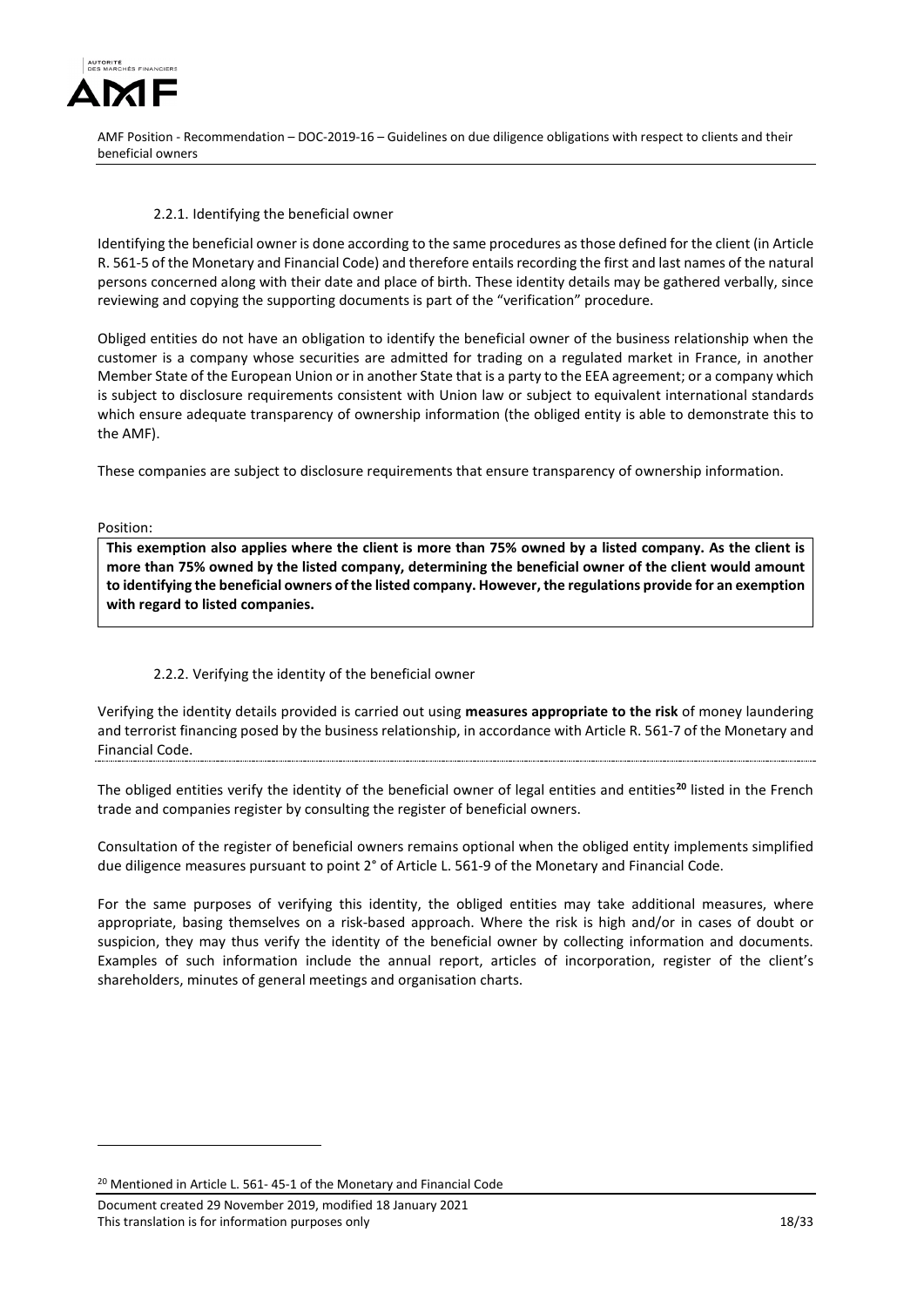

Position

**The presentation of an official identity document and obtaining a copy of it, which is not required in principle for the beneficial owner, are deemed necessary if there is any doubt regarding the identity of the beneficial owner.** 

Position

**Whatever the case, to verify the identity of the beneficial owner, obliged entities must not limit themselves to simply consulting private databases, even if these databases contain all the identity details provided for by the regulations.**

For legal persons or entities subject to other jurisdictions, obliged entities may consult the foreign registers held by public authorities and obtain an extract from said register. They must ensure that the register contains the required identity details, namely the first and last names and date and place of birth. When the beneficial owner is not listed in an official foreign register, obliged entities may, **where the risk is low and subject to justification**, verify the identity of that person based on **a declaration completed and signed by the client**.

# **2.3. Information about the business relationship**

Information about the business relationship is subject to a principle of proportionality. It is based on the degree of risk posed by the business relationship. As a reminder, the nature and scope of the information obtained, the frequency with which that information is updated and the scope of the analysis carried out must be appropriate to the risk of money laundering and terrorist financing posed by the business relationship. obliged entities must therefore be able to justify to the AMF the implementation of appropriate measures in relation to the risk of money laundering and terrorist financing posed by the business relationship.

Accordingly, where the risk is low (Article L. 561-9 1°), the obliged entity may **simplify** its information about the business relationship (Article R. 561-14-1 3°) and, for example, be satisfied with simple declarative information, provided that it can justify to the AMF the adequacy of the due diligence carried out.

Conversely, information about the business relationship is enhanced in high-risk cases, whether these are specified by the legislator (see Article L. 561-10 of the Monetary and Financial Code) or by the obliged entity itself (see Article L. 561-10-1 of the Monetary and Financial Code). In these cases, the obliged entity must obtain documents corroborating the client's declarations.

In accordance with Articles L. 561-5-1 and R. 561-12 of the Monetary and Financial Code, **before entering into a business relationship**, obliged entities must obtain and analyse the information they need to understand the purpose and nature of the relationship, primarily with a view to building a risk profile.

It is their responsibility to obtain, according to a risk-based approach, relevant information or documents:

- $\triangleright$  on each of the parties to the business relationship (i.e. the client and, where applicable, the beneficial owner);
- $\triangleright$  and on the way in which the business relationship is expected to operate or on its economic justification (for example, whether the product or service is used for professional or personal purposes, whether the transactions envisaged are purely international or domestic in nature, etc.).

The Order of 2 September 2009, issued pursuant to Article R. 561-12 of the Monetary and Financial Code, provides an indicative list of the information that may be gathered. In their procedures, obliged entities determine the information and documents to be obtained, bearing in mind their risk classification, particularly the services offered, the type of clients and the profile of business relationships.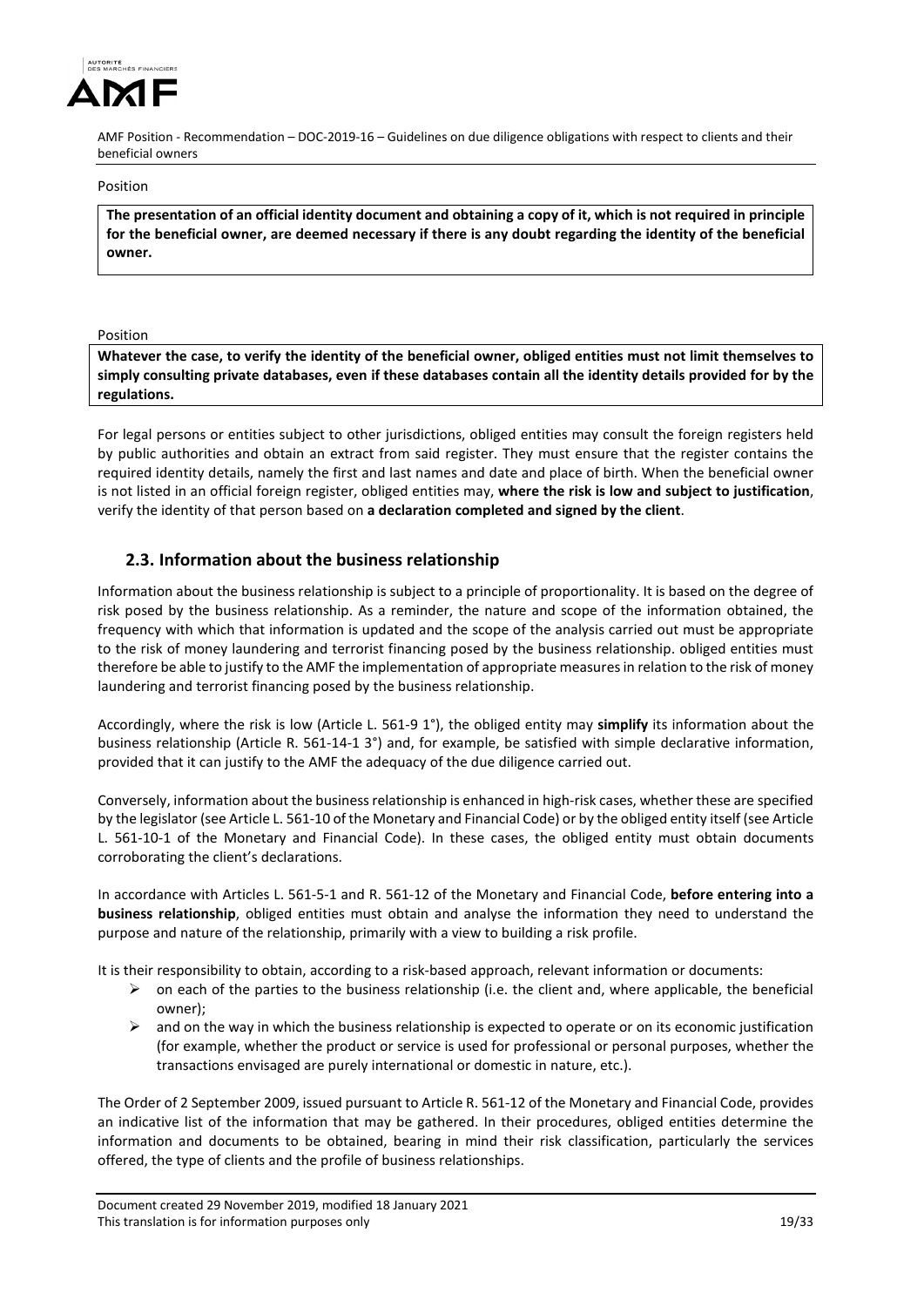

Obtaining and analysing this information enables obliged entities to build a risk profile of the business relationship, understand the transactions carried out, and consequently perform appropriate ongoing due diligence.

The obliged entity must therefore remain attentive to events and transactions that are likely to affect the client's risk level, in particular the risk that the client may participate in a money laundering transaction.

 $\triangleright$  Relevant information to be obtained, where applicable, for natural persons (client and beneficial owner)

Using a risk-based approach, obliged entities must obtain information **on the financial and professional situation** of natural persons. This information provides an understanding of the transactions that will be carried out (for example, when the client's income is derived in whole or in part from their real estate assets).

The degree of precision of this information may vary depending on whether it relates to the client or beneficial owner and according to a risk-based approach. In any event, obliged entities must obtain, from the client or by any other means, information about the beneficial owner, without having to question that beneficial owner.

The **professional situation** of natural persons is a piece of information that can be used to identify potential politically exposed persons (PEPs).

Where the client is a natural person and enters into a business relationship for the purposes of his/her professional activity, obliged entities may also obtain, for example:

- the SIREN number (French business identification number) for self-employed professionals and microentrepreneurs;

- the K-bis extract (from the trade and companies register) for auto-entrepreneurs;

- the D1 extract for artisans.

**Proof of the client's home address** and, where applicable, the beneficial owner's address, is among the pieces of information listed in the aforementioned Order as indicative only. Obtaining such proof is therefore not essential for the purpose of understanding the business relationship. Obliged entities must determine, as part of their internal procedures and according to a risk-based approach, whether documentary proof of home address needs to be obtained and, if so, the type of proof to be obtained. In the case of a remote business relationship (see part 3), obliged entities may, as a measure to combat documentary fraud, require that proof of address be obtained from a document with a "2D-Doc" barcode to ensure the integrity of the document and the information it contains.

Moreover, obtaining proof of address may be useful in relation to implementing the obligations relating to the fight against tax fraud and tax evasion. Pursuant to Article 1649 AC of the General Tax Code, obliged entities are required to identify the tax residence of the client and, where applicable, the beneficial owner. To this end, they rely on the information obtained about the business relationship for the purposes of AML-CFT, including proof of address. In addition, knowledge of the tax residence of the client and, where applicable, the beneficial owner, may constitute an important piece of information for the purposes of AML-CFT.

Using a risk-based approach, obliged entities must obtain information on the **source of funds** when entering into a business relationship.

#### Position

**Providing only information indicating that the funds come from an account opened in the client's name is not sufficient in high risk/high risk profile cases.** 

Using a risk-based approach, obliged entities must obtain information about the **destination of funds**.

Position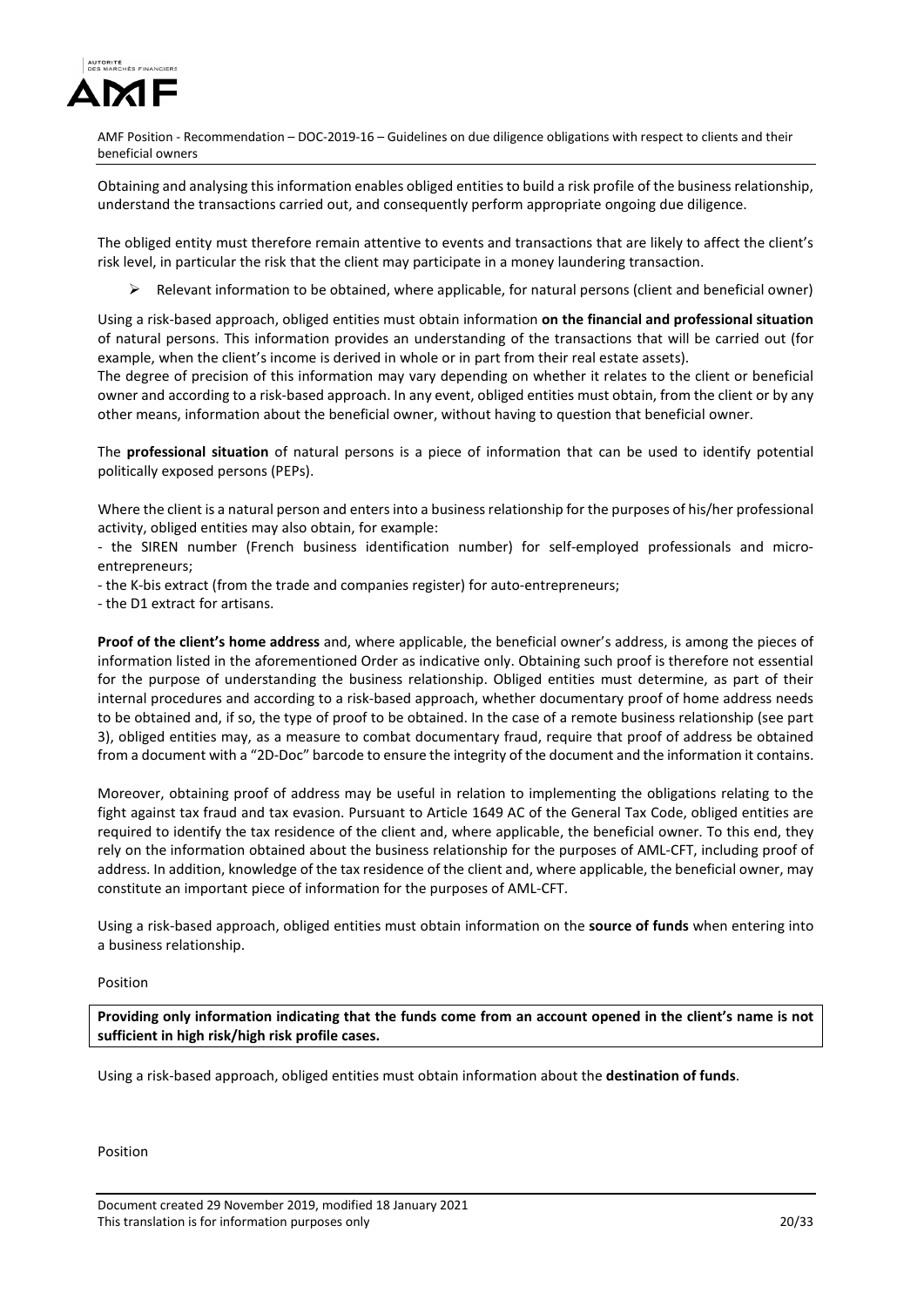

# **Where this verification is carried out, it is not sufficient to know whether the funds are being paid into an account in the client's name; the client should also be asked about the purpose of the transactions.**

Where **third parties** (agents with power of attorney, third-party payers, etc.) are involved or are required to be involved in the business relationship, it may be relevant to understand, in addition to **the identity of these persons, the nature of any existing relationship** (family, business relationship, etc.) between the client, and where applicable the beneficial owner, and this third party, and even to know the source of the funds.

 $\triangleright$  Relevant information to be obtained for legal entities

Other relevant information that the obliged entity may obtain, according to a risk-based approach, includes the articles of incorporation, corporate purpose, business sector and financial situation of legal entities (e.g. annual accounts, tax return).

Obliged entities must obtain and analyse any other relevant information, according to a risk-based approach, for example:

- for an association, its main sources of income (such as donations, membership fees, subsidies or economic activities), its main donors and the composition of its board;
- for a commercial company, its main suppliers or customers if the type of product justifies it, for example, opening an account.

For newly created companies that do not have information on their financial situation, obliged entities must obtain, for example, a provisional balance sheet and the expected invoicing volume for customers/suppliers, the average monthly workload, the professional background of the executives and any partners, and the physical, financial and human resources put in place to achieve the business plan.

With regard to legal structures (such as trusts), obliged entities must analyse in particular the information contained in the contract, including its purpose. They must analyse the reasons for the existence of this structure (e.g. organisation/supervision of inheritance, etc.), the context of its creation and the relationship between the trustees.

# **2.4. When to carry out due diligence on clients and beneficial owners**

The Monetary and Financial Code specifies when to identify and verify the identity of the client and the client's beneficial owner(s) as follows:

## **In principle, due diligence is carried about BEFORE:**

- $\triangleright$  entering into a business relationship with the client or assisting the client in the preparation or execution of a transaction (Article L. 561-5 I of the Monetary and Financial Code);
- $\triangleright$  carrying out a transaction on behalf of an occasional client where the obligation to identify and verify the client and the beneficial owner is required (meaning when the obliged entity suspects that a transaction may be related to money laundering or terrorist financing, or when the transactions are of a certain type or exceed a certain amount pursuant to Article L. 561-5 II of the Monetary and Financial Code);

## **In exceptional cases, due diligence is carried out:**

- **►** DURING the time the business relationship is being established, where the risk of money laundering or terrorist financing appears to be low and when preventing any interruption to normal business activities is necessary (Article L. 561-5 IV);
- **AT THE LATEST** at the time the contract is entered into and before the start of the transaction covered by the contract (Article R. 561-6 3°), where the obliged entity, because of the low risk posed by the client or product,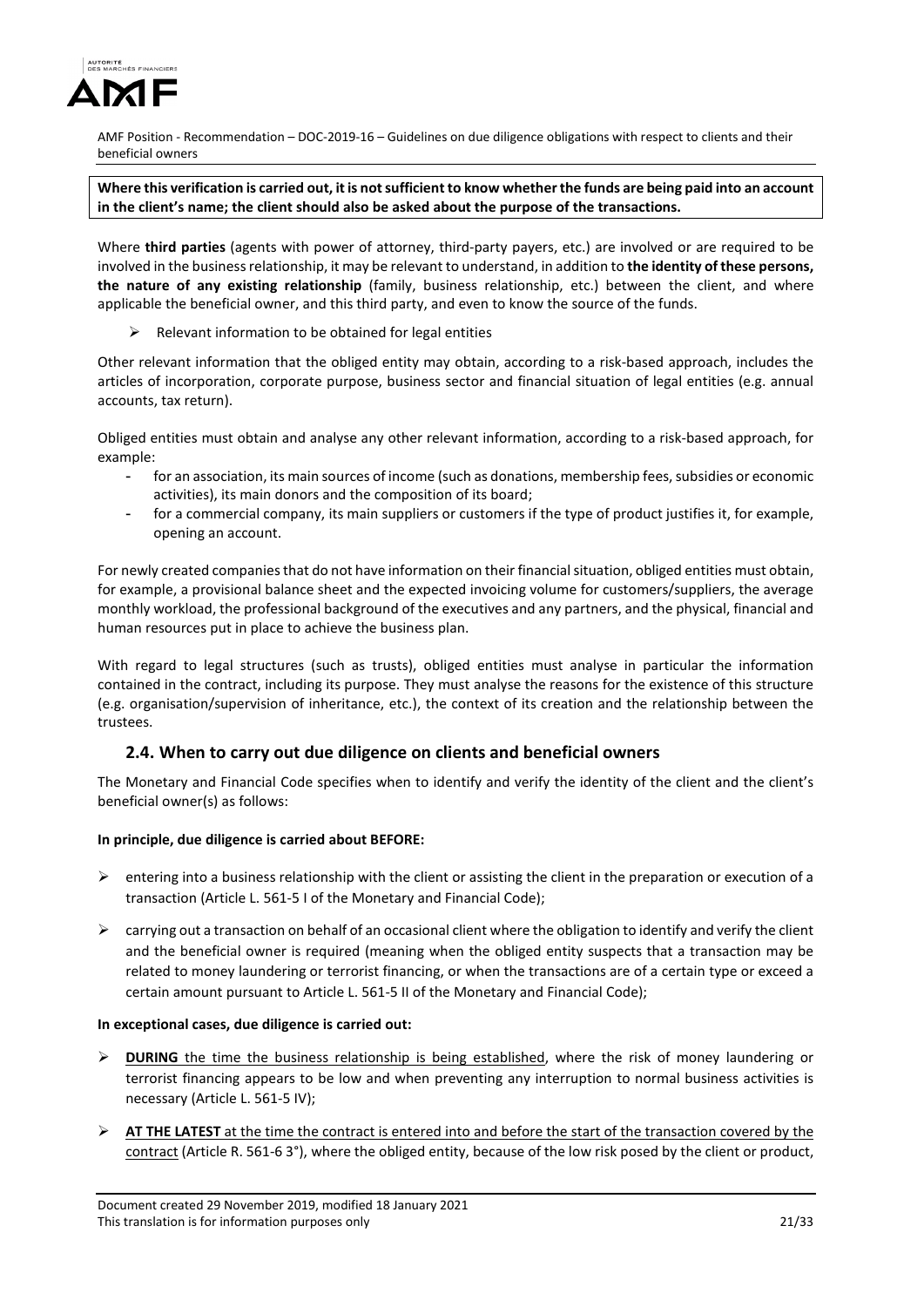

has chosen to implement simplified due diligence measures in application of Article L. 561-9 1° of the Monetary and Financial Code.

Furthermore, and in any event, **THROUGHOUT THE BUSINESS RELATIONSHIP**,

 The identity details obtained must be updated as part of ongoing due diligence and must be such that the risk profiles of the clients and beneficial owners can be updated with regard to the obliged entity's risk classification (Articles L. 561-5-1 and R. 561-12 of the Monetary and Financial Code). These updates are particularly important when the client or the beneficial owner of the client is a PEP. The obliged entity was also take account of any relevant changes to the business relationship or the situation of the client, including when such changes are noted when reviewing any relevant information pertaining to the beneficial owners, in particular pursuant to the regulations on information exchanges in taxation matters (Article R. 561-12 of the Monetary and Financial Code).

#### Position

**The obliged entity is not systematically required to identify and verify the identity of its client, and of the beneficial owner(s) where applicable, each time a transaction is carried out. The obliged entity may rely on the identification and verification measures already taken, unless there is reason to believe that further verification is necessary.**

Where the obliged entity has good reason to believe that the information previously obtained is no longer accurate or relevant, it must again identify and verify the identity of the client and beneficial owner (Article R. 561-11 of the Monetary and Financial Code).

This may be the case, for example:

- $\triangleright$  where the obliged entity has a suspicion of money laundering because the client's transactions change significantly, in a way that is not consistent with the client's known activity, in particular with the amounts usually involved;
- $\triangleright$  or where public information (in the press or other media) or information obtained when updating information about the business relationship indicates that the beneficial owner(s) have changed following, for example, a change in the majority shareholder(s) in a company (in particular in the case of a merger/takeover/acquisition).

# **2.5. Implementation of the risk-based approach**

Using a risk-based approach, the legislator has defined special procedures for applying the obligation to identify and verify the identity details of the client and beneficial owner, which simplify, enhance or supplement those specified in Articles L. 561-5 and R. 561-7 of the Monetary and Financial Code described above.

Obliged entities must demonstrate ongoing due diligence throughout the business relationship in order to determine whether the conditions required for applying specific arrangements are still met.

The simplified (**2.5.1**) or enhanced (**2.5.2**) due diligence measures implemented by obliged entities are detailed in their internal procedures Additional due diligence measures (**2.5.3**) are those provided for in the regulations.

## 2.5.1. Simplified due diligence measures

**α) For persons, services and products that pose a low risk**, and provided there is no suspicion of money laundering or terrorist financing, **identifying clients and beneficial owners alone is sufficient** (Articles L. 561-9 2° and R. 561- 14-2 of the Monetary and Financial Code):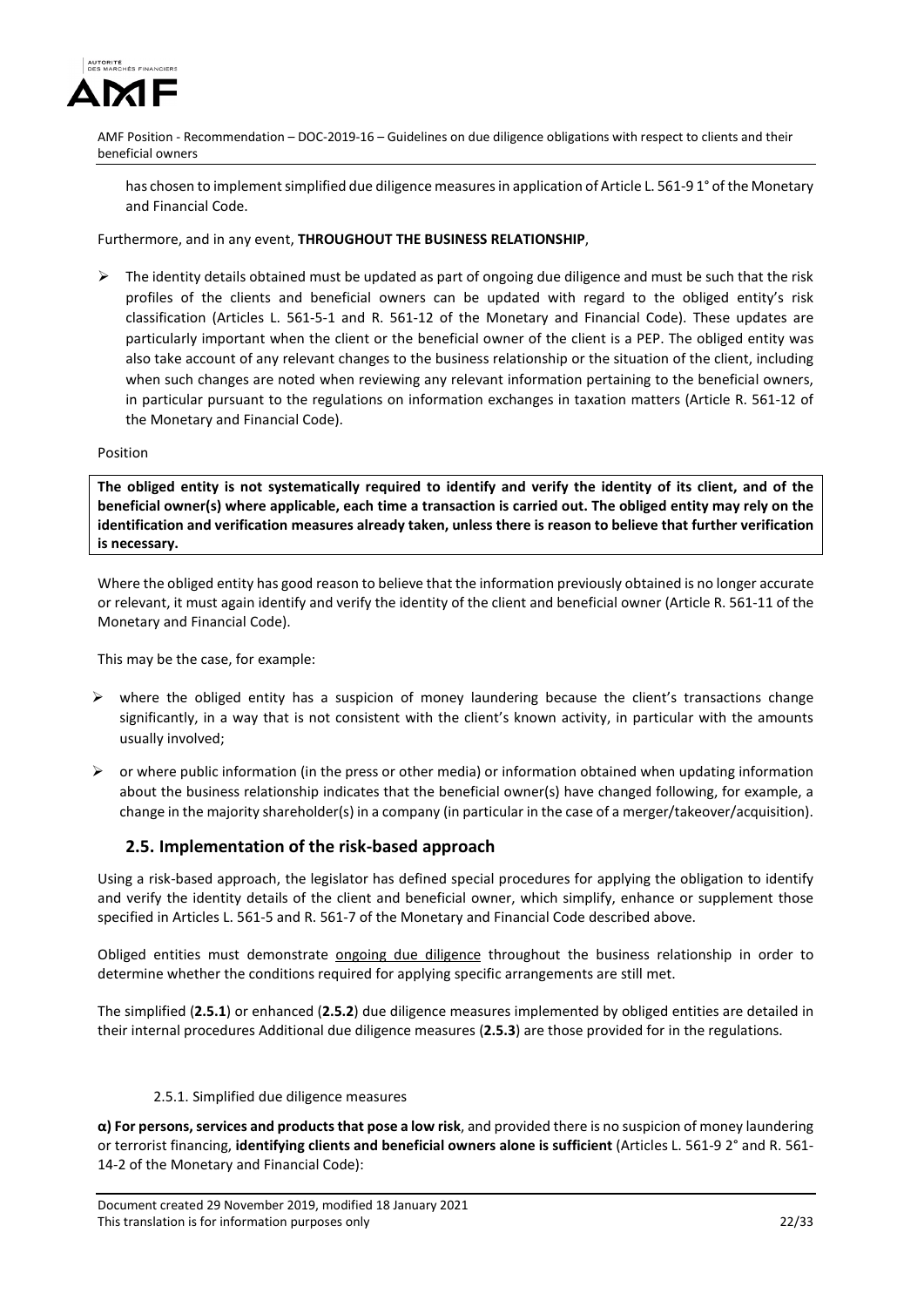

- $\triangleright$  verifying the identities of the client and the beneficial owner is not required;
- $\triangleright$  obtaining information about the business relationship is not required.

Persons posing a low risk are those listed in Article R. 561-15 of the Monetary and Financial Code (in particular those persons mentioned in Article L. 561-2 points 1° to 6° bis, companies whose securities are admitted to trading on a regulated market in France or public authorities or bodies, etc.); services and products posing a low risk are those listed in Article R. 561-16 of said code.

**However, the obliged entity must ensure that the conditions specified in Articles R. 561-15 and R. 561-16 of the Monetary and Financial Code are met.** 

**Even in these cases, an adapted general transaction surveillance and analysis system must be implemented in order to detect any unusual or suspicious transactions (Article R. 561-14 of the Monetary and Financial Code). In the event of any suspicious transactions:** 

**- due diligence measures must be implemented or enhanced, unless such measures are likely to alert the client;** 

**- the obliged entity must make a suspicious transaction report.** 

**β)** Where, other than in these cases above, the risk appears to be low, the obliged entity **may defer verifying the identity of the client and beneficial owner** in accordance with the procedures specified in Articles L. 561-5 IV and R. 561-6 of the Monetary and Financial Code. It may also **simplify its information about the business relationship** and **simplify the measures of ongoing due diligence** (Articles L. 561-9 1° and R. 561-14-1 of the Monetary and Financial Code).

This simplification consists of adapting the following to suit this low risk:

- (i) the timing and frequency of implementing these measures;
- (ii) the extent of the measures implemented;
- (iii) the amount of information obtained;
- (iv) the quality of the information sources used.

#### **The obliged entity must be in a position to justify to the AMF that the scope of the due diligence measures it implements is appropriate to the risks it has assessed.**

Any obliged entity applying simplified due diligence measures on account of **α)** or du **β)** must ensure throughout the business relationship that the risk of money laundering and terrorist financing remains low.

#### 2.5.2. Enhanced due diligence measures

**α) For persons, services and products that, according to the obliged entity, pose a high risk**, identifying and verifying the identities of the client and the beneficial owner, information about the business relationship and ongoing due diligence require enhanced measures, compared to those required in other cases (Article L. 561-10-1 of the Monetary and Financial Code.

These enhanced measures are at the discretion of the obliged entity, which must at all times be able to justify to the AMF the adequacy of its due diligence to the level of risk identified.

**β) When faced with a transaction that is particularly complex or unusually high in value or with no apparent economic justification or with no apparent lawful purpose, enhanced scrutiny is required** (Article L. 561-10-2 of the Monetary and Financial Code). This covers:

- (i) the source of funds;
- (ii) the destination of funds;
- (iii) the purpose of the transaction;
- (iv) the identity of the person benefiting from the transaction.

Document created 29 November 2019, modified 18 January 2021 This translation is for information purposes only 23/33 and 23/33 and 23/33 and 23/33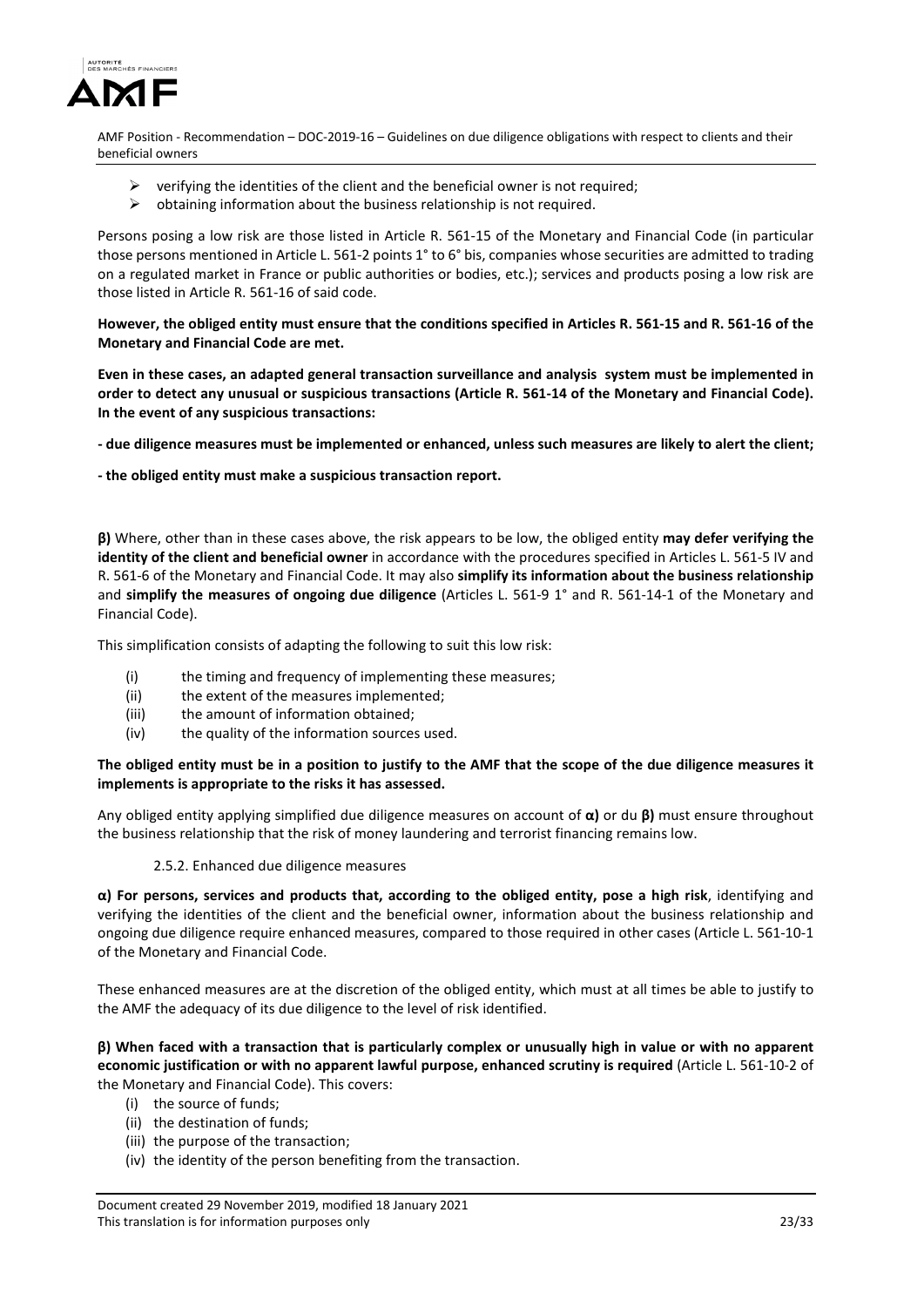

**γ) When using a financial institution distributor[21](#page-23-0) based outside the EEA or outside those third countries imposing equivalent anti-money laundering and counter-terrorist financing obligations**, the obligation to identify and verify the identity of the beneficial owner requires that the contract concluded between the collective investment management company and that distributor states that the distributor applies identification and identity verification procedures equivalent to those applicable in the Member States of the European Union and has access to the identity details of the beneficial owner of the business relationship. The depositary of the investment fund shall ensure this is done (Article R. 561-9 of the Monetary and Financial Code).

# 2.5.3. Additional due diligence measures

Article L. 561-10 specifies **three cases** that require additional due diligence (themselves detailed in Articles R. 561- 19, R. 561-20-2 and R. 561-20-4 of the Monetary and Financial Code):

- 1) The client is a PEP (see AMF Position/Recommendation DOC 2019-17 Guidelines on the Concept of Politically Exposed Persons).
- 2) Where the product or transaction poses **by its very nature** a particular risk of money laundering or terrorist financing because it favours anonymity (in particular in the case of bearer securities). obliged entities must identify and verify the identity of the client and, where applicable, the beneficial owner **at the time of repayment of these products**.
- 3) Where the transaction involves persons domiciled, registered or based in high-risk third countries:[22](#page-23-1)
	- a. The decision to establish or maintain the business relationship must be made by a member of the executive body, $23$
	- b. Additional information must be collected relating to knowledge of the client and, where applicable, of the beneficial owner, the nature of the business relationship, the source of the funds or assets of the client and, where applicable, of the beneficial owner, as well as the purpose of the transactions considered or executed,
	- c. Obliged entities must enhance supervision of the business relationship by increasing the number and frequency of the checks that are performed and adapting the criteria and thresholds according to which the transactions are subject to enhanced scrutiny.

In addition to these measures, obliged entities must apply, where applicable, at least one of the following measures, basing themselves on a risk-based approach:

- a. Additional measures of enhanced due diligence;
- b. The implementation, for these transactions, or enhanced tracking or reporting mechanisms intended notably for the person responsible for implementation of the AML-CFT system;
- c. The limitation of business relationships or transactions with natural persons or any other entity from a high-risk country.

# 3. RETENTION OBLIGATIONS

<u>.</u>

These obligations are provided for in Articles L. 561-12 and R. 561-7 of the Monetary and Financial Code. Subject to more restrictive provisions, the obliged entities must retain:

<span id="page-23-2"></span><sup>23</sup> Or any other person empowered for that purpose by the executive body.

<span id="page-23-0"></span><sup>21</sup> Person mentioned in Article L. 561-2 1° to 6° of the Monetary and Financial Code.

<span id="page-23-1"></span><sup>&</sup>lt;sup>22</sup> States or territories included on the lists published by the Financial Action Task Force, including those whose legislation or practices are an obstacle to AML-CFT, or by the European Commission.

Document created 29 November 2019, modified 18 January 2021 This translation is for information purposes only 24/33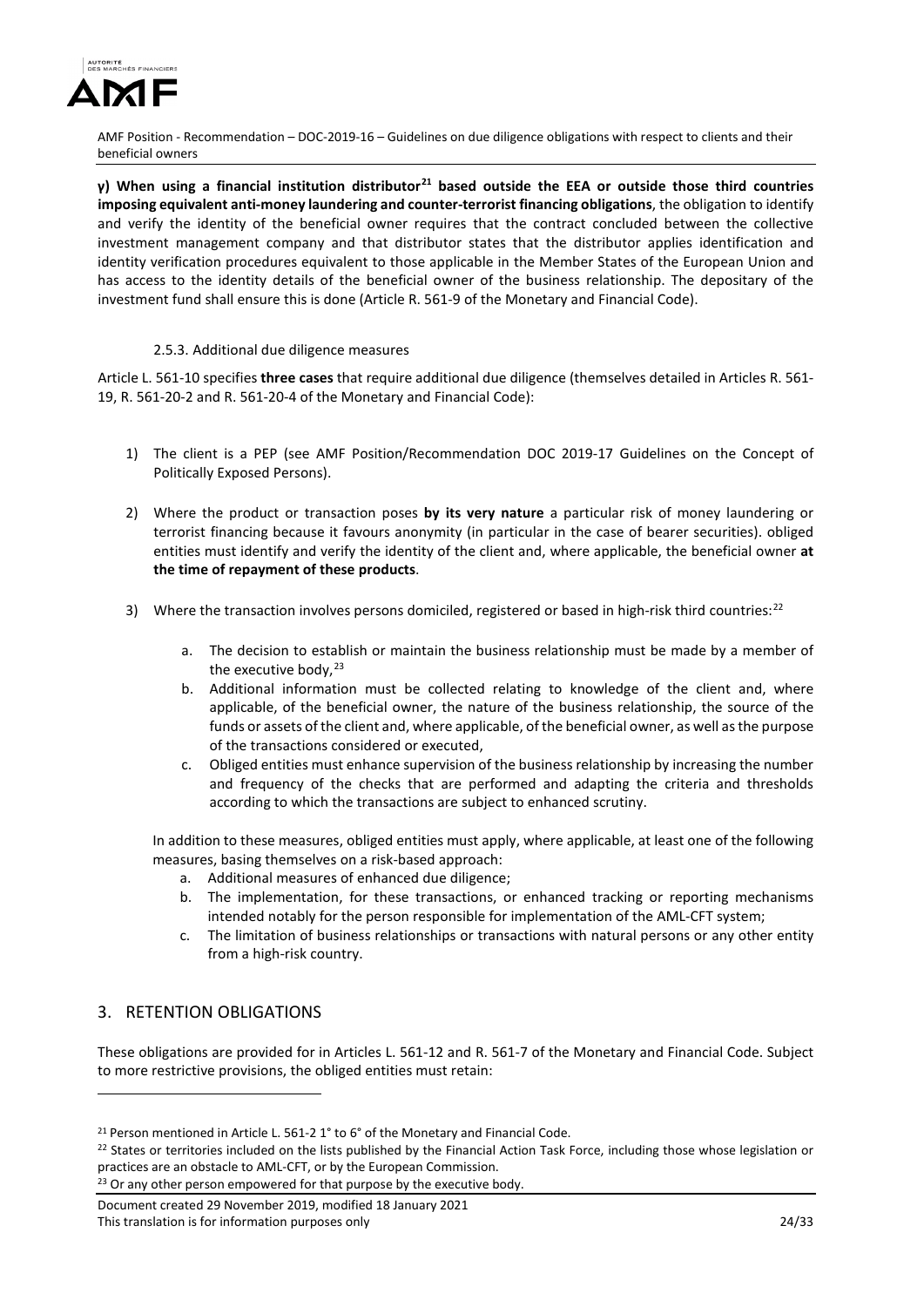

- documents and information, regardless of the format, relating to the identity of their business relations<sup>[24](#page-24-0)</sup> or occasional clients and, where applicable, of the beneficial owners of occasional clients, and relating to the due diligence measures implemented, for a period of five years following the closure of the accounts or the termination of the relationship with these clients;
- within the limits of their remit, documents and information, regardless of the format, relating to transactions made by their business relations or occasional clients and documents recording the characteristics of transactions subject to enhanced scrutiny under Article L. 561-10-2 of the Monetary and Financial Code for a period of five years following their execution.

Also, the results of the enhanced scrutiny prescribed in Article L. 561-10-2 of the Monetary and Financial Code must, pursuant to Article R. 561-22 of the aforementioned Code, be recorded in writing and retained for five years.

#### Position

**Obliged entities must retain documents and records relating to reports sent to TRACFIN for a period of five years following the termination of the business relationship concerned .**

#### Position

**The information retained must enable obliged entities to respond quickly to requests for information from the AMF required to fulfil its duties or to justify to the AMF the adequacy of their due diligence with regard to the risks identified.** 

The AMF General Regulation stipulates that obliged entities<sup>[25](#page-24-1)</sup> must determine in their internal procedures the conditions for retaining the information and documents required to comply with AML-CFT obligations.<sup>[26](#page-24-2)</sup>

The AMF points out that the retention procedures must ensure compliance with the requirements (i) for the protection of personal data<sup>[27](#page-24-3)</sup> and (ii) for professional secrecy and confidentiality relating to suspicious transaction reports.[28](#page-24-4)

#### Recommendation

-

**The AMF recommends that obliged entities ensure that "client" files are compliant and up-to-date, regardless of the length of the relationship with the client, and that suspicious transaction reports are not included in these files.** 

<sup>&</sup>lt;sup>24</sup> The business relationship includes the beneficial owner, where applicable

<sup>25</sup> Except legal entities that manage the AIFs mentioned in Article L. 214-24 III 3° and managers of EUVECA and EUSEF funds.

<span id="page-24-0"></span><sup>&</sup>lt;sup>26</sup> Articles 320-20 and 321-147 of the AMF General Regulation.<sup>27</sup> Following the entry into force of the General Data Protection Regulation ("GDPR"), the Single Authorisation No. AU-003 (Deliberation No. 2011-180 of 16 June 2011 on the single authorisation of personal data processing implemented by entities subject to anti-money laundering and counter-terrorist financing requirements and the application of financial sanctions) has no longer had any legal value since 25 May 2018. Until such time as GDPR standards are produced, this single authorisation remains available on the CNIL website.<br><sup>27</sup> Following the entry into force of the General Data Protection Regulation ("GDPR"), the Single Authorisat

<span id="page-24-3"></span><span id="page-24-2"></span><span id="page-24-1"></span><sup>(</sup>Deliberation No. 2011-180 of 16 June 2011 on the single authorisation of personal data processing implemented by entities subject to anti-money laundering and counter-terrorist financing requirements and the application of financial sanctions) has no longer had any legal value since 25 May 2018. Until such time as GDPR standards are produced, this single authorisation remains available on the CNIL website.

<span id="page-24-4"></span><sup>28</sup> Cf: notably Articles L. 561-18 to L. 561-21 of the Monetary and Financial Code.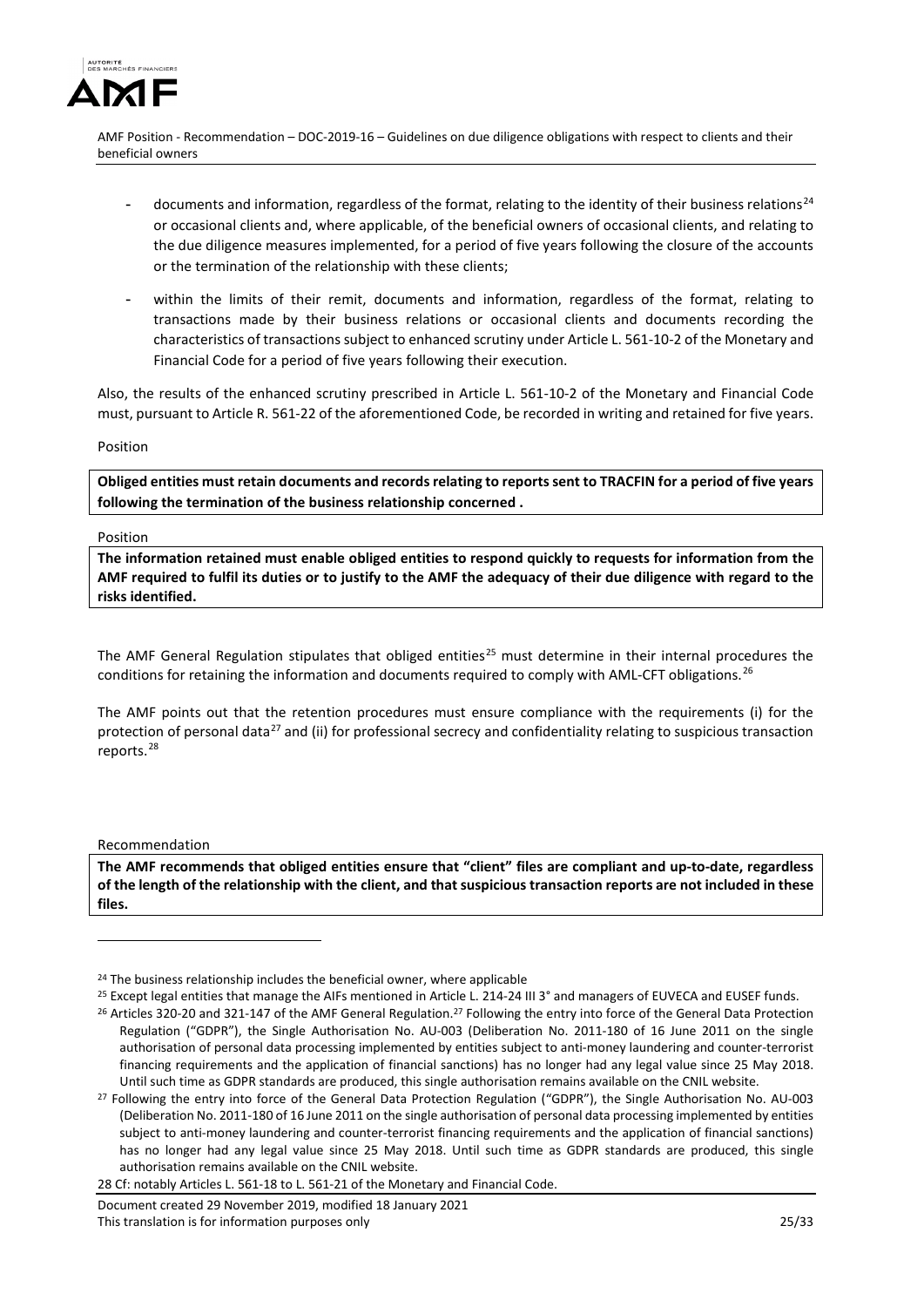

# 4. USE OF THIRD PARTIES FOR IMPLEMENTING DUE DILIGENCE OBLIGATIONS

Obliged entities may use a third party to implement client due diligence measures:<sup>[29](#page-25-0)</sup>

- $\triangleright$  either a third-party introducer (in the case of third-party introduction);
- $\triangleright$  or an external service provider (in the case of outsourcing).

In both cases, the obliged entity that uses the third party **remains fully responsible for implementing its due diligence obligations, particularly as regards the AMF**.

The differences between the two arrangements lie in the scope of the obligations that can be entrusted and in the fact that **the third-party introducer implements its own AML-CFT procedures**, which it is also required to have in its capacity as an obliged entity (see below).

**The obligation to report to TRACFIN may not be entrusted to third parties, under either third-party introduction or outsourcing arrangements. A client may not be reported to TRACFIN at the initiative of the third-party introducer or, in the case of outsourcing, at the initiative of the service provider.**

# **4.1. Third-party introduction**

#### 4.1.1. Definition of third-party introduction

Third-party introduction is a mechanism strictly regulated by Article L. 561-7 of the Monetary and Financial Code that allows an obliged entity to use the services of a third-party (hereinafter referred to as a "third-party introducer") that meets the conditions set out in the regulations when it comes to implementing certain due diligence obligations at the start of a business relationship.

Third-party introduction relates only to the implementation of the client due diligence obligations set out in Article L. 561-5 I and to Article L. 561-5-1 of the Monetary and Financial Code, specifically:

- **-** identifying the client and verifying the client's identity before entering into a business relationship;
- **-** where appropriate, identifying the beneficial owner and verifying the beneficial owner's identity before entering into a business relationship;
- **-** obtaining information about the business relationship.

The services of a third-party introducer may not be used to implement the obligations provided for in Article L. 561-6 of the Monetary and Financial Code, i.e. implementing, for the entire duration of the business relationship, **ongoing due diligence** and carrying out a thorough examination of the transactions executed while ensuring that they are consistent with up-to-date information about the business relationship. When obliged entities use a third party to implement these due diligence measures, they do so within the scope of **outsourcing as provided for in Article R. 561-38-2** of the Monetary and Financial Code.

Third-party introduction differs from outsourcing, however, in that the third-party introducer implements its own AML-CFT procedures and not those of the obliged entity. A third-party obliged entity may act as a third-party introducer and as an external service provider depending on the due diligence measures.

4.1.2. Procedure for appointing a third-party introducer

<span id="page-25-0"></span><sup>29</sup> Defined in section 1.2 above.

<u>.</u>

Document created 29 November 2019, modified 18 January 2021 This translation is for information purposes only 26/33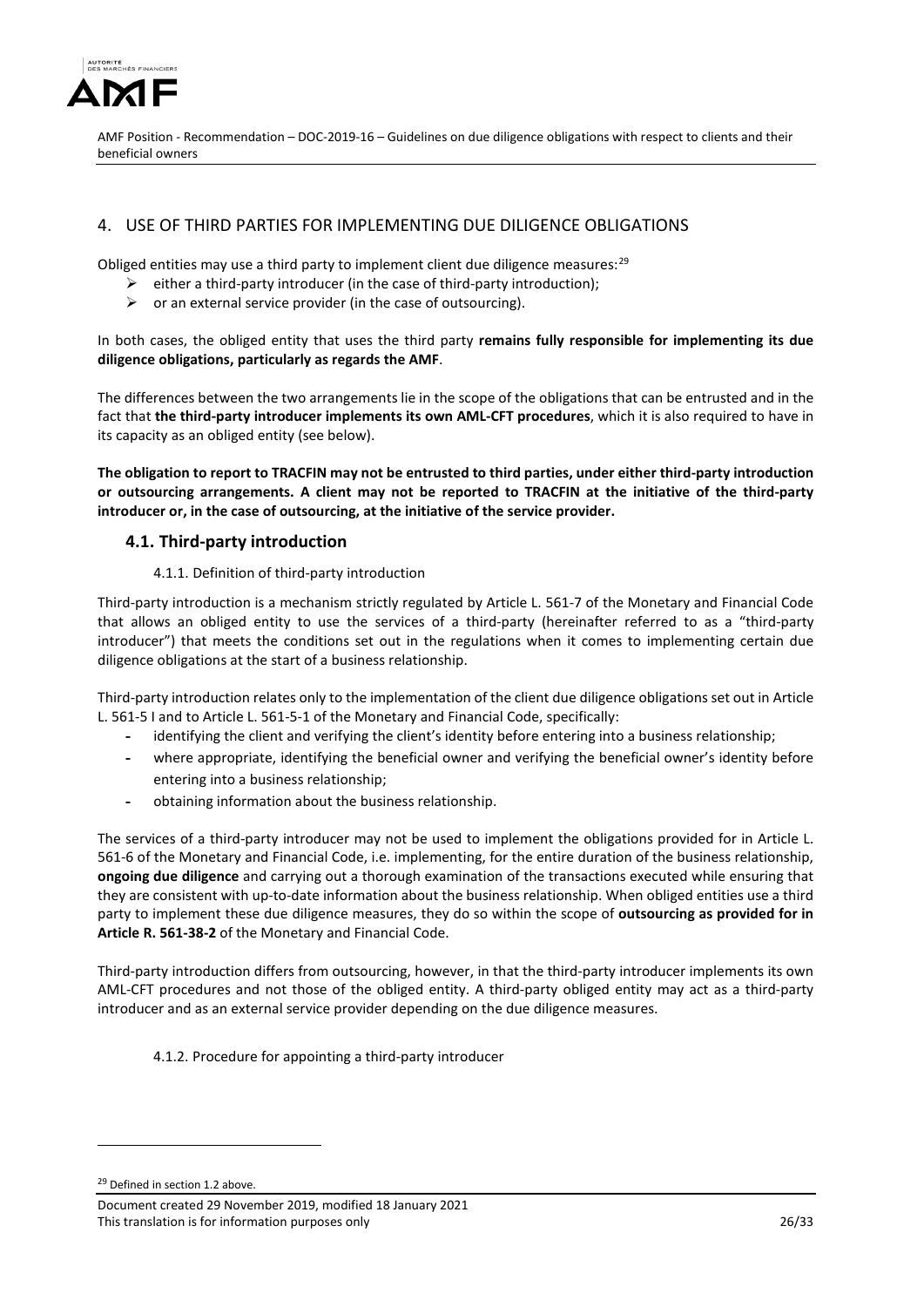

According to Article L. 561-7 I 1° of the Monetary and Financial Code, the third-party introducer must meet certain quality and geographical location requirements. **It is the responsibility of the obliged entity to ensure that this is the case**.

- **The third-party introducer may be a professional person practising his/her profession or business or having his/her registered office in France subject to the AML-CFT rules referred to in** 1° to 2° ter or in 3° bis, 5°, 6°, 12°, 12° bis or 13° of Article L. 561-2 of the Monetary and Financial Code, i.e. either an entity subject to supervision by the ACPR, except for intermediaries in banking operations and payment services and intermediaries in crowdfunding, or an entity subject to supervision by the AMF, or a law or accounting professional;
- **The third-party introducer may also be a person belonging to an equivalent category** to those mentioned in 1° to 2° ter or in 3° bis, 5°, 6°, 12°, 12° bis or 13° of Article L. 561-2 of the Monetary and Financial Code **under foreign law and established in an EU or EEA Member State**, which implies that he/she is subject to the AML-CFT regulations of that EU or EEA Member State and subject to the supervision of the competent authority of that State;
- **The third-party introducer may also be a person belonging to an equivalent category** to that mentioned in 1° to 2° ter or in 3° bis, 5°, 6°, 12°, 12° bis or 13° of Article L. 561-2 of the Monetary and Financial Code **under foreign law and established in a third country (outside the EU or EEA)** that imposes equivalent obligations in terms of AML-CFT, which implies that he/she is subject to the AML-CFT regulations of that third country and subject to the supervision of the competent authority of that country.

Order of 27 July 2011 on the list of third countries imposing equivalent AML-CFT requirements has been abrogated. Obliged entities now make their own evaluation of the level of equivalence of the AML-CFT obligations of a third country on the terms set out in Article R. 561-22-1 of the Monetary and Financial Code.

## Recommendation

**The AMF recommends to the obliged entities concerned that they should make provision in their internal regulations for a methodology to evaluate the equivalence of AML-CFT obligations in a third country for the purposes of the application of Article R. 561-22-1 of the Monetary and Financial Code.**

**For this purpose, pursuant to Article R. 561-22-1, the obliged entity shall take account notably of the list published by the European Commission of high-risk third countries with strategic deficiencies, and of the information and declarations circulated by the FATF. Among the information and declarations circulated by the FATF, the AMF recommends that obliged entities should base themselves:**

**- on the lists drawn up by the FATF (grey list and black list); and**

**- on the mutual evaluation reports published by the FATF and referring to the scores obtained by the country on technical compliance for each recommendation, and taking account of the overall assessment of the country. It is recommended that particular importance should be granted to recommendations 1 (Assessing risks and applying a risk-based approach), 6 (Targeted financial sanctions related to terrorism and terrorist financing), 10 (Customer due diligence), 14 (PEP), 15 (New technologies), 17 (Reliance on third parties), 18 (Internal controls and foreign branches and subsidiaries), 19 (Higher-risk countries), 20 (Reporting of suspicious transactions), 24 (Transparency and beneficial ownership of legal persons), 25 (Transparency and beneficial ownership of legal arrangements), 26 (Regulation and supervision of financial institutions), 27 (Powers of supervisors), 29 (Financial intelligence units), and 35 (Sanctions).**

**Whatever the case, obliged entities are reminded that they must be able to justify their analysis to the AMF.**

## Position

**In all cases, appointing a third-party introducer must be based on a risk-based approach conducted by the obliged entity, including:** 

Document created 29 November 2019, modified 18 January 2021 This translation is for information purposes only 27/33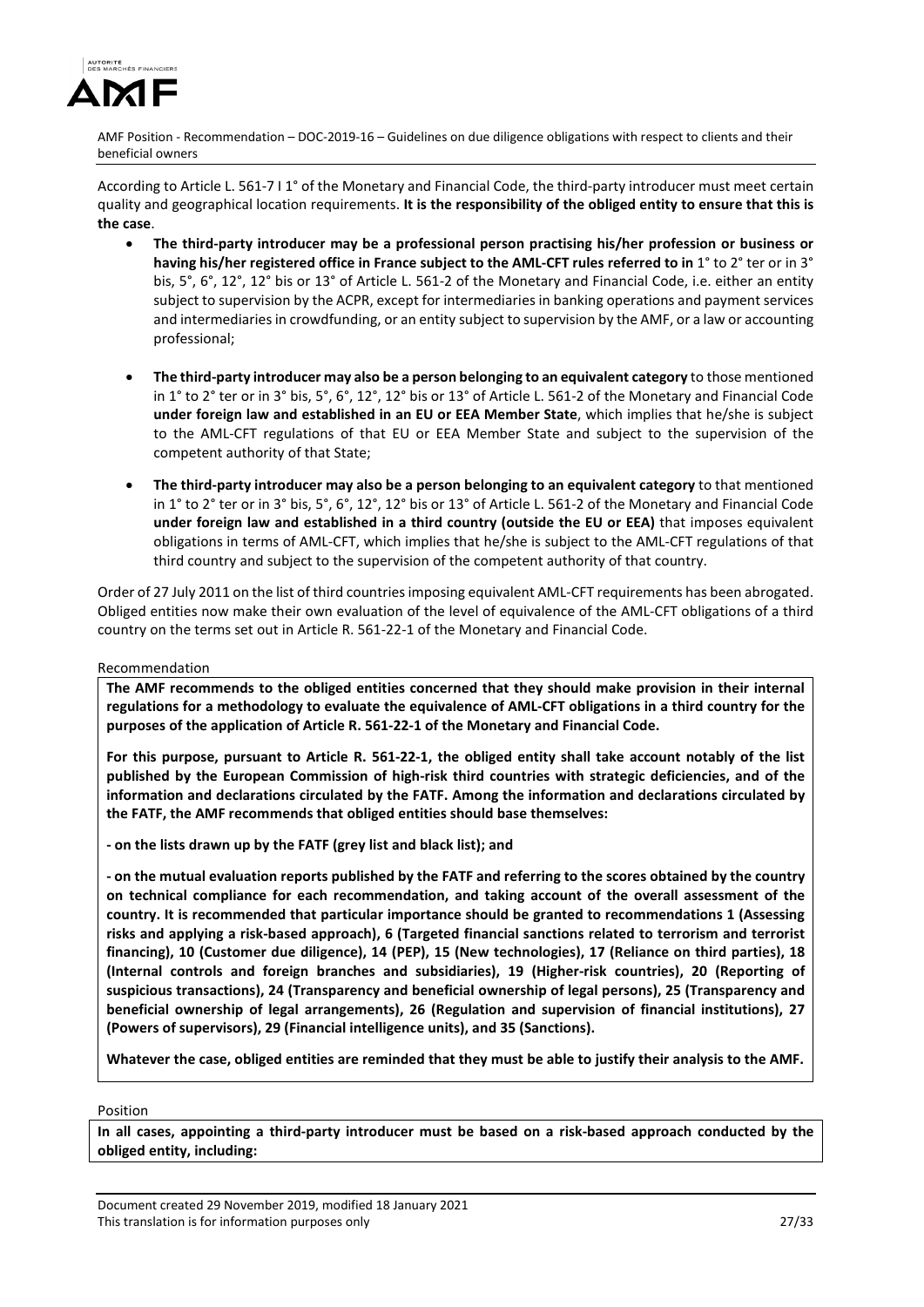

**• Analysing the risks potentially posed by the third-party introducer (nature of the business operated by the third-party introducer, nature and purpose of the business relationship likely to be entered into with the client). This analysis must be subject to written procedures (analysis criteria, etc.).**

**• Reviewing the potential risks with regard to its risk classification.**

**• Verifying the information available with the national and international bodies engaged in AML-CFT[30](#page-27-0) as regards the quality of the anti-money laundering and counter-terrorism financing regulations applicable in the thirdparty introducer's country.**

**• Consulting, where appropriate, its subsidiaries, branches or group entities located in the third-party introducer's country in order to check the reputation of the third-party introducer.**

**• Searching for potential public sanctions, including criminal ones, imposed on the third-party introducer that may contain one or more AML-CFT complaint,[31](#page-27-1) and, where applicable, the remedial measures taken by the third-party introducer as a result of this sanction.**

As part of the risk-based approach, the obliged entity must ensure that the third-party introducer (French or foreign) is able to implement, on a permanent basis, the French AML-CFT obligations provided for in Article L. 561- 5 I and Article L. 561-5-1 of the Monetary and Financial Code (see below).

# 4.1.3. Controls and responsibilities

Pursuant to Article R. 561-13 of the Monetary and Financial Code, a **written agreement is entered into** between the obliged entity and the third-party introducer, which sets out the procedures for information and document transmission and the arrangements for monitoring the due diligence measures implemented by the third-party introducer

The obliged entity's internal control system (both permanent and periodic)<sup>[32](#page-27-2)</sup> ensures compliance with the provisions of the agreement, with the obliged entity remaining responsible for the related AML-CFT obligations:<sup>[33](#page-27-3)</sup> the obliged entity must therefore formalise appropriate procedures and implement the relevant controls to ensure that it complies at all times with the legal and regulatory provisions of Articles L. 561-5, L. 561-5-1 and L. 561-6 of the Monetary and Financial Code

In any event, it is the duty of the obliged entity to justify to the AMF that it has implemented control procedures to ensure that it has a firm grasp on using the services of the third-party introducer.

Should the third-party introducer and obliged entity using the services of the third-party introducer enter into an agreement, this would not release them from their respective AML-CFT obligations in respect of the legislation applicable to them. They must provide evidence to their respective supervisory authority that they meet their obligations.

## 4.1.4. Third-party introduction within a group

Pursuant to Article L. 561-7 of the Monetary and Financial Code, it is permitted, **within a group**, to appoint, as third-party introducer, a person **belonging to an equivalent category** to that mentioned in 1° to 2° ter or in 3° bis, 5°, 6°, 12°, 12° bis or 13° of Article L. 561-2 of the Monetary and Financial Code **under foreign law and established in a third country (outside the EU or EEA) included on the European blacklist.**

-

<span id="page-27-0"></span><sup>&</sup>lt;sup>30</sup> In particular the FATF mutual evaluation reports available on the FATF website.

<span id="page-27-1"></span><sup>&</sup>lt;sup>31</sup> In particular the sanctions issued by the AMF and the ACPR or by their counterparts for third parties located outside France. The regulations do not prohibit the appointment of a third-party introducer that has been sanctioned.<br><sup>32</sup> Articles R. 561-38-3 and R. 561-38-4 of the Monetary and Financial Code and Articles 320-20, 321-147 and 550-10 of

<span id="page-27-2"></span>General Regulation.

<span id="page-27-3"></span><sup>33</sup> Article L. 561-7 of the Monetary and Financial Code.

Document created 29 November 2019, modified 18 January 2021 This translation is for information purposes only 28/33 and 28/33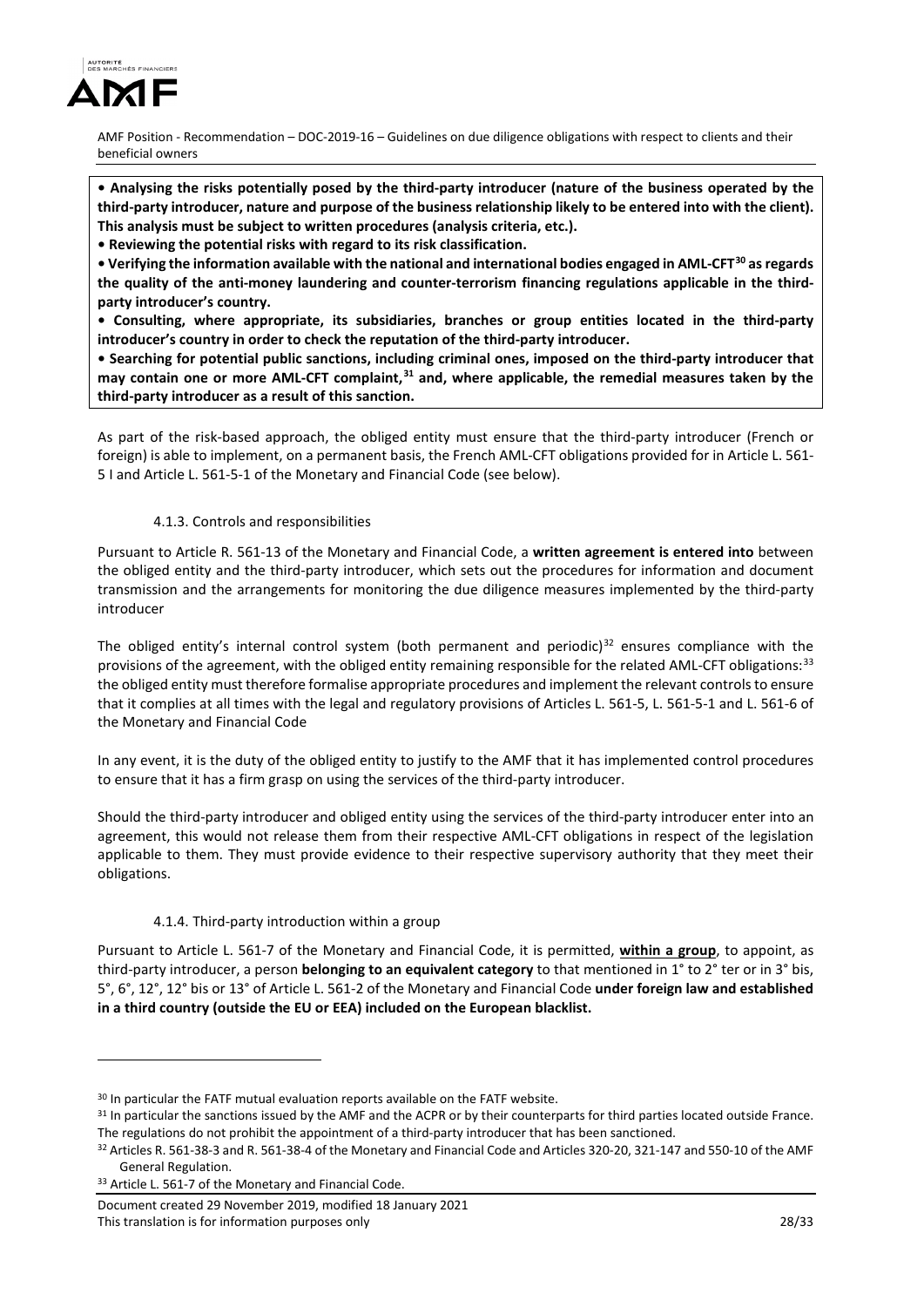

The third-party introducer may belong to the same group as the obliged entity under the following conditions:

- **-** The third-party introducer mentioned in 1° to 2° ter or in 3° bis, 5°, 6° or 8° of Article L. 561-2 of the Monetary and Financial Code **belonging to an equivalent category under foreign law**;
- **-** The group is a group within the meaning of Articl[e L. 511-20](https://www.legifrance.gouv.fr/affichCodeArticle.do?cidTexte=LEGITEXT000006072026&idArticle=LEGIARTI000006654332&dateTexte=&categorieLien=cid) of the Monetary and Financial Code, excluding mixed groups, a financial conglomerate within the meaning of Article L. 517-3 of the Monetary and Financial Code or a group within the meaning of Article[s L. 322-1-2, L. 322-1-3 a](https://www.legifrance.gouv.fr/affichCodeArticle.do?cidTexte=LEGITEXT000006073984&idArticle=LEGIARTI000006797395&dateTexte=&categorieLien=cid)n[d L. 356-2 o](https://www.legifrance.gouv.fr/affichCodeArticle.do?cidTexte=LEGITEXT000006073984&idArticle=LEGIARTI000030435107&dateTexte=&categorieLien=cid)f the Insurance Code or within the meaning of Article L. 111-4-2 of the Mutual Society Code or within the meaning of Articl[e L. 931-2-2 o](https://www.legifrance.gouv.fr/affichCodeArticle.do?cidTexte=LEGITEXT000006073189&idArticle=LEGIARTI000030434016&dateTexte=&categorieLien=cid)f the Social Security Code;
- **-** The group **applies the measures provided for by the legal or regulatory provisions of French law** in accordance with Article L. 561-33 of the Monetary and Financial Code when the parent company has its registered office in France, or **equivalent measures when this is not the case**;
- **-** Where the third-party introducer is located in a third country that appears on the list of high-risk third countries with strategic deficiencies published by the European Commission (Delegated Regulation (EU) 2016/1675), **the group must notify the ACPR** that it uses this third-party introducer, together with the documents justifying that the group ensures that the third-party introducer has implemented the group procedures mentioned in Article L. 561-33 of the Monetary and Financial Code.

#### Position

<u>.</u>

**Where the third-party introducer is part of a group, the obliged entity may rely on the existing procedures, organisation structure and internal control at the group level to ensure that the third-party introducer carries out its due diligence, provided that these procedures and controls cover the third-party introducer effectively.** 

In this case, the contract may be replaced by an internal procedure established at group level (Article R. 561-13 of the Monetary and Financial Code).

4.1.5. Sending and sharing of information collected by the third-party introducer

 $\square$  Sending information between the third-party introducer and the obliged entity using it

To ensure compliance with Article L. 561-5 I and Article L. 561-5-1 of the Monetary and Financial Code, the obliged entity using the services of a third-party introducer must be in possession of the details of the identification and verification of the client and, where applicable, of the beneficial owner, as well as of the information relating to the nature and purpose of the business relationship and any other relevant information.

A distinction should be made between two cases:

**a)** Where the third-party introducer is governed by French Law, the obliged entity using its services must be able to have access to the information obtained by the third-party introducer before entering into the business relationship<sup>[34](#page-28-0)</sup> in accordance with Articles R. 561-5 and R. 561-12<sup>[35](#page-28-1)</sup> of the Monetary and Financial Code, since the third-party introducer is subject to the same obligations as the obliged entity

<span id="page-28-0"></span><sup>&</sup>lt;sup>34</sup> The third-party introducer is often already engaged in a business relationship with the client for which it acts as an introducer for similar activities or not.

<span id="page-28-1"></span><sup>&</sup>lt;sup>35</sup> The information related to the knowledge of the client and of the business relationship likely to be collected for the purpose of assessing the AML-CFT risks is listed in the Order of 2 September 2009 adopted pursuant to Article R. 561-12 of the Monetary and Financial Code.

Document created 29 November 2019, modified 18 January 2021 This translation is for information purposes only 29/33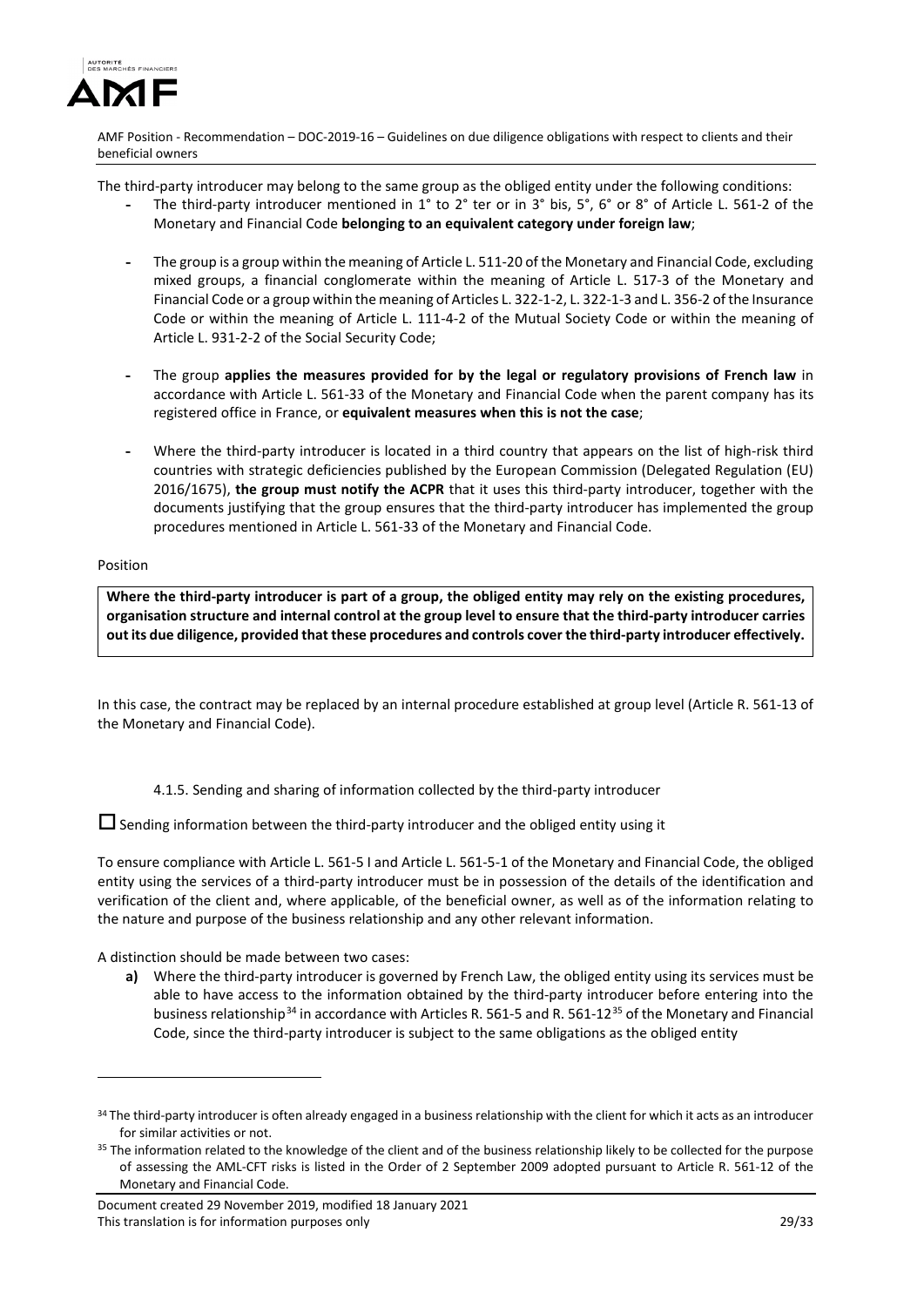

**b)** Where the third-party introducer is located outside France, verifying the client's identity (and that of the beneficial owner where appropriate) and gathering information on the business relationship may not necessarily be based on the obliged entity's access to the aforementioned information.

In accordance with the law applicable to the third-party introducer, the information and documents collected by the foreign third-party introducer when entering into the business relationship with the client<sup>[36](#page-29-0)</sup> do not necessarily comply with the French legislative requirements for entering into a business relationship.

Position

**Where the third-party introducer is located outside France, the obliged entity must ensure that the information obtained by the third-party introducer satisfies the requirements of French legislation.[37](#page-29-1)**

**Where the information obtained by the third-party introducer does not enable the obliged entity to comply with the obligations provided for in Articles L. 561-5 and L. 561-5-1 of the Monetary and Financial Code, it must not enter into a business relationship or carry out transactions in accordance with Article L. 561-8 of the Monetary and Financial Code, or it must implement the obligations of due diligence itself or by any other means (e.g. through outsourcing).** 

In all cases, where the obliged entity has good reasons to believe that the identity of the client and the identity details previously obtained by the third-party introducer are no longer accurate or relevant, it must carry out again the procedures to identify and verify the identity of the client, pursuant to Article R. 561-11 of the Monetary and Financial Code.<sup>[38](#page-29-2)</sup>

 $\overline{z}$  What are the procedures for exchanging information between the third-party introducer and the obliged entity?

In accordance with Article L. 561-7 of the Monetary and Financial Code, the obliged entity has access to the information collected by the third-party introducer. Article R. 561-13 of the Monetary and Financial Code stipulates that the third-party introducer must send the obliged entity the information it has collected without delay, and the copy of the related documents at the first request.

In accordance with the same Article, the **procedures for sending** the information and copies of documents collected as part of implementing the due diligence measures and the procedures for monitoring those measures must be specified in a written agreement between the obliged entity and third-party introducer.

These procedures must be defined in such a way as to enable the obliged entity to fulfil its obligations, notably relating to the detection of PEPs or of persons subject to asset freezing measures. It is possible to implement automated real-time information-sharing systems.

Position

<u>.</u>

**The agreement entered into between the obliged entity and the third-party introducer must also stipulate the procedures for retaining the information and copies of documents collected.**

The agreement may specify the main contacts within each party.

 $\square$  Sharing the information collected with other entities

Document created 29 November 2019, modified 18 January 2021 This translation is for information purposes only 30/33 30/33

<span id="page-29-1"></span><span id="page-29-0"></span><sup>&</sup>lt;sup>36</sup> In this case, it is often a client established in the country of the third-party introducer whose identity must be verified by means of other supporting documents than those referred to in Article R. 561-5-1 of the Monetary and Financial Code. <sup>37</sup> Pursuant to Article L.561-7 I of the Monetary and Financial Code.

<span id="page-29-3"></span><span id="page-29-2"></span><sup>&</sup>lt;sup>38</sup> It is the obliged entity's responsibility to carry out this new identification procedure.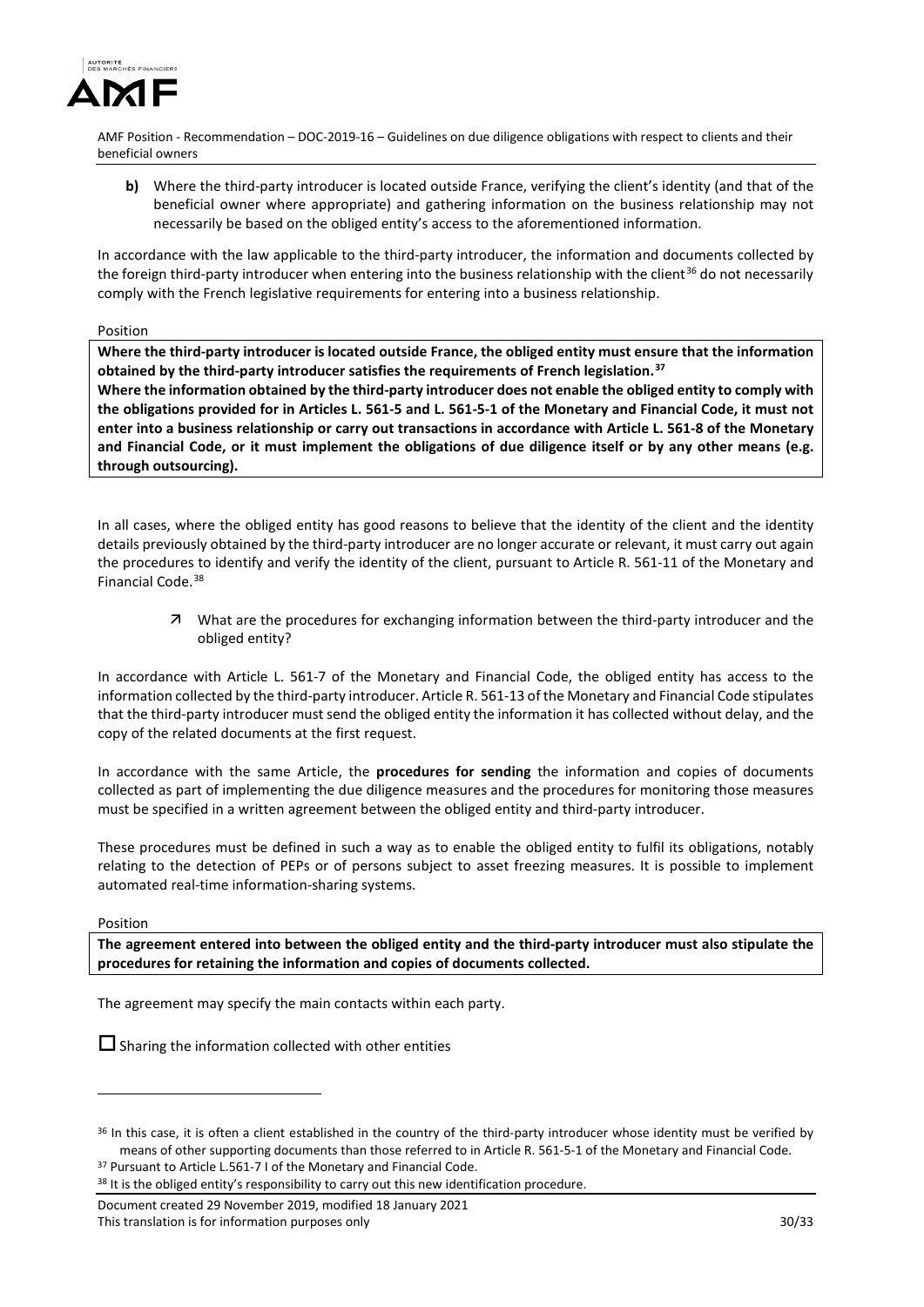

Pursuant to Article L. 561-7 II of the Monetary and Financial Code, the obliged entity may communicate the information<sup>[39](#page-29-3)</sup> obtained from a third-party introducer:

- To another person mentioned in Article L. 561-2 1° to 6° of the Monetary and Financial Code, located or having its registered office in France (excluding payment institutions that mainly provide the money transfer services);
- To an institution offering financial activities equivalent to those carried out by the persons referred to in Article L. 561-2 1° to 6° under the following cumulative conditions:
	- The institution receiving the information must be located in another Member State of the European Union, in a State party to the EEA agreement or in a third country that imposes equivalent obligations in terms of AML-CFT, or be part of a group or a financial conglomerate that has introduced an organisation and the procedures mentioned in Article L. 561-33 of the Monetary and Financial Code.
	- The institution receiving the information must ensure an adequate level of protection with regard to the private life and the fundamental freedoms and rights of persons when dealing with information of a personal nature, pursuant to Articles 122 and 123 of the French Data Protection Act No. 78-17 of 6 January 1978.[40](#page-30-0)
		- 4.1.6. Special Cases

Using a third-party introducer can prove problematic under certain circumstances, and the attention of obliged entities should be drawn to the following cases, which all pose high risks in terms of controlling the third-party introducer:

 **The third-party introducer reduces or enhances the intensity of its client due diligence measures**, either because of its own assessment of the risk or because of the domestic law applicable to it. In this case, the obliged entity that uses the services of a third-party introducer is required to verify the level of risk posed by the client with regard to French laws and verify its own risk classification so as to determine whether the due diligence measures implemented by the third party are sufficient.

#### Position

**The agreement between the obliged entity and the third-party introducer provided for in Article R. 561-13 of the Monetary and Financial Code includes among the control procedures an obligation for the third-party introducer to inform the obliged entity of the reduction or increase in intensity of the measures provided for in Articles L. 561-5 I and L. 561-5-1 of the Monetary and Financial Code that have been implemented.** 

 **The third-party introducer introduces a client that is considered a "politically exposed person" according to its own legislation.**

## Position

<u>.</u>

**The obliged entity must verify whether or not the status of "politically exposed person" is applicable in France too and, where appropriate, authorise entering into a business relationship with the "politically exposed person" pursuant to Article R. 561-20-2 1° of the Monetary and Financial Code, regardless of the due diligence conducted by the third-party introducer.** 

<sup>&</sup>lt;sup>39</sup> Information obtained pursuant to Articles L. 561-5 I and L. 561-5-1 of the Monetary and Financial Code.

<span id="page-30-0"></span><sup>&</sup>lt;sup>40</sup> The countries of the EEA are considered as providing an equivalent level of protection of personal data. In these countries, the processing of personal data is governed by Regulation (EU) 2016/679 of the European Parliament and of the Council of 27 April 2016 on the protection of natural persons with regard to the processing of personal data and on the free movement of such data, which repeals Directive 95/46/EC.

Document created 29 November 2019, modified 18 January 2021 This translation is for information purposes only 31/33 33 33 33 33 33 33 33 34/33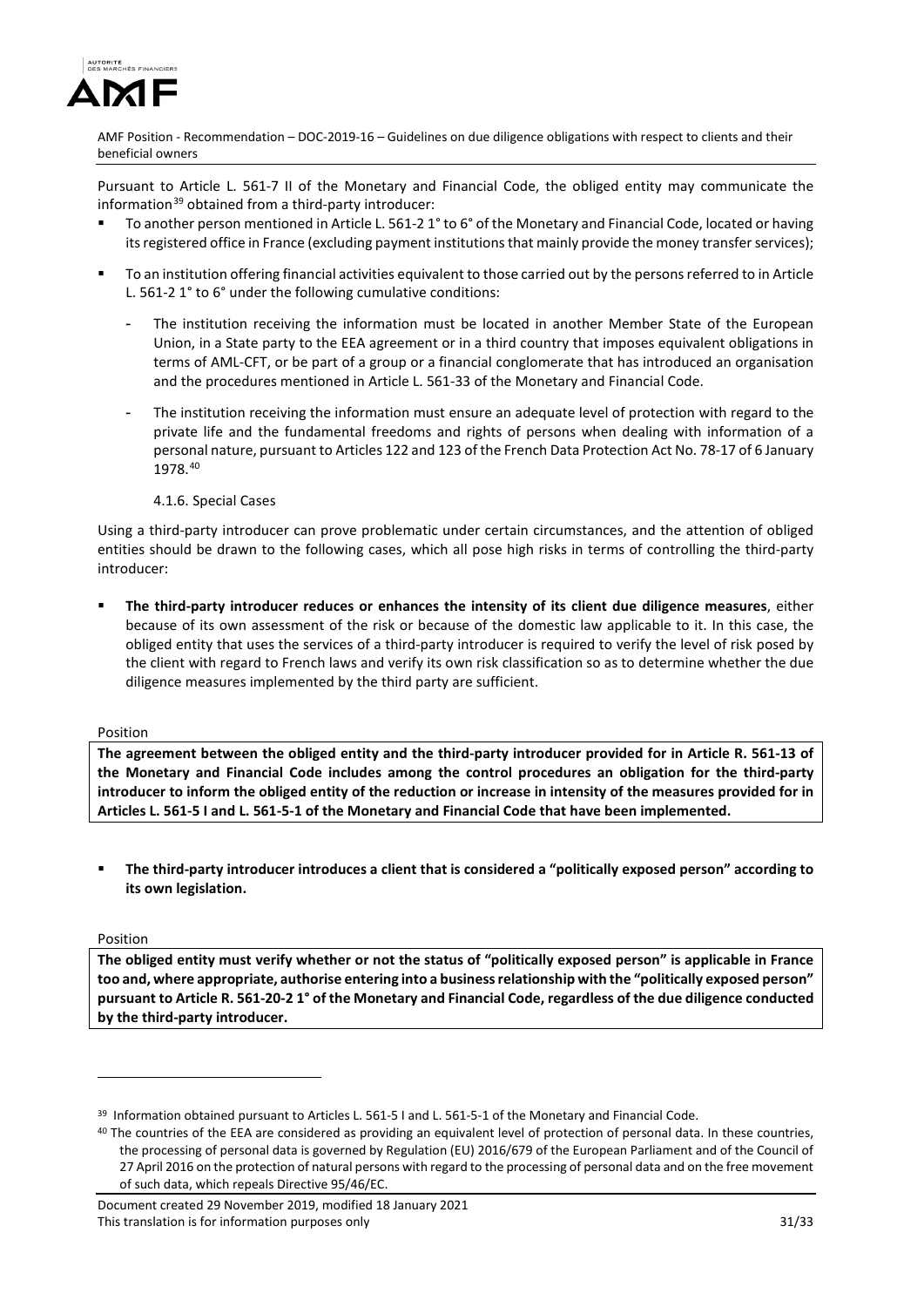

Conducting client identification and identity verification due diligence is distinct from the decision to enter into a business relationship, which is a decision that may be made only by a member of the executive body of the obliged entity to whom the "politically exposed person" is introduced (or by any other accredited person by the executive body for this purpose). <sup>[41](#page-31-0)</sup>

 **The third-party introducer is responsible for ensuring the application of Article L. 561-10 of the Monetary and Financial Code** on additional due diligence measures with regard to the client, certain products or transactions:

The cases referred to in the aforementioned Article require that the obliged entity implement a risk-based approach to ensure that the third-party introducer:

- **-** complies with the additional due diligence measures referred to in the aforementioned Article or equivalent measures under its national legislation;
- **-** is able to provide without delay relevant and good-quality information on the client, product or transaction, even where this information is different from that required in the third-party introducer's country, and copies of the related documents at the first request.

# **4.2. Outsourcing**

Outsourcing enables an obliged entity to appoint a third-party external service provider to carry out, in its name and on its behalf, all or part of the due diligence relating to its AML-CFT obligations. It is nevertheless governed by regulations.

In accordance with Article R. 561-38-2 of the Monetary and Financial Code, the implementation of TRACFIN reporting obligations cannot be entrusted to an external service provider. However, these provisions in no way preclude the option of appointing, within a group, a TRACFIN reporting person shared by the various entities of the group, pursuant to Article R. 561-28 of the same code

All obliged entities under AMF supervision may use outsourcing.

Services outsourced to a third party are considered as being performed by the obliged entity itself and must be carried out in accordance with the AML-CFT obligations for which it is personally responsible. Accordingly, the obliged entity's procedures must be used to carry out the AML-CFT due diligence/activities.

Nevertheless, where the external service provider is itself subject to AML-CFT obligations, the outsourcing agreement must reflect the procedures put in place by that provider, together with the obliged entity where appropriate, to comply with AML-CFT obligations.

The obliged entity's internal control system, both permanent and periodic, must also cover the activities that the obliged entity has outsourced, where applicable, to an external service provider, with the obliged entity remaining responsible for compliance with the relevant AML-CFT obligations. Obliged entities must ensure in particular that the due diligence measures outsourced to a service provider have been implemented effectively and in accordance with their own procedures by the external service provider.

Where obliged entities make use of a technological solution developed by a third party, for example for remote identification, detection of PEPs or monitoring of unusual transactions, it is their responsibility to:<sup>[42](#page-31-1)</sup>

**-** Assess the risks posed by the tool, its reliability and its compatibility with their procedure;

-

<span id="page-31-0"></span><sup>41</sup> Article R. 561-20-2 1° of the Monetary and Financial Code.

<span id="page-31-1"></span> $42$  See the opinion of the European supervisory authorities on the use of innovative solutions for implementing client due diligence obligations (JC 2017 81).

Document created 29 November 2019, modified 18 January 2021 This translation is for information purposes only 32/33 and 32/33